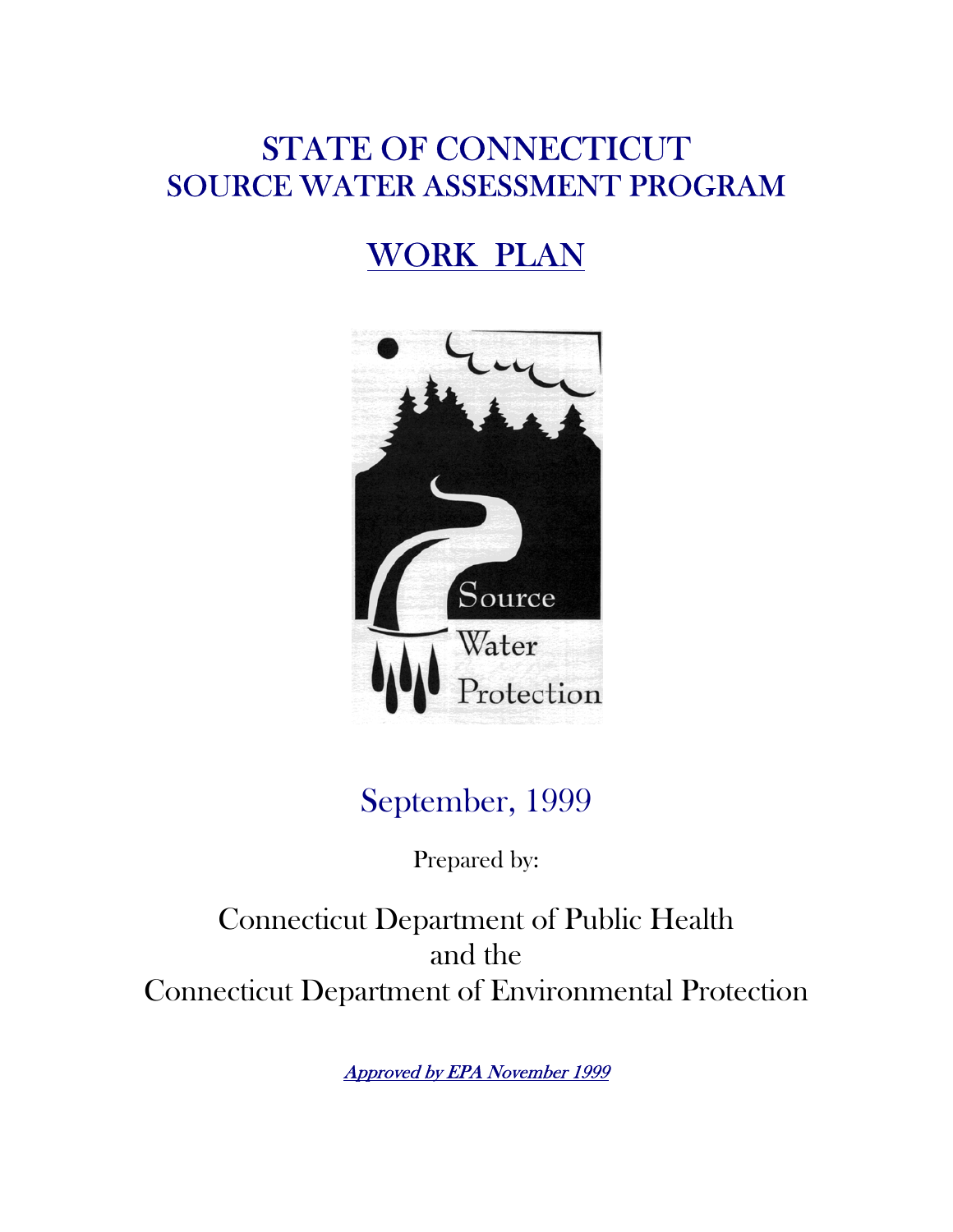# **State of Connecticut** Source Water Assessment Program (SWAP) - Work Plan

| <b>Table of Contents</b>                                                                                                                                                                                                                                                                | <u>Page Number</u>                           |
|-----------------------------------------------------------------------------------------------------------------------------------------------------------------------------------------------------------------------------------------------------------------------------------------|----------------------------------------------|
| <b>Executive Summary</b>                                                                                                                                                                                                                                                                | V                                            |
| <b>Introduction</b>                                                                                                                                                                                                                                                                     | 1                                            |
| 1. SDWA requirements for State Source Water Assessment Program<br>2. Participants in SWAP Development<br>3. Overview of Public Water Systems and Sources in Connecticut                                                                                                                 | 1<br>$\overline{2}$<br>$\overline{2}$        |
| Section A - Public Participation in Development of Connecticut's SWAP                                                                                                                                                                                                                   | 4                                            |
| 1. Overall Approach<br>2. Generating Interest in SWAP<br>3. The Advisory Committee<br>4. Public Comment Period and Hearing<br>5. Ongoing Public Input                                                                                                                                   | 4<br>4<br>5<br>5<br>6                        |
| <b>Section B - State Approach</b>                                                                                                                                                                                                                                                       | 7                                            |
| 1. Overall Approach and Philosophy<br>a) Definition of Susceptibility<br>b) Differential Approach<br>c) Level of Exactness and Detail<br>d) Area-wide Assessments<br>e) Links to Existing and Future Programs                                                                           | 7<br>7<br>7<br>8<br>8<br>8                   |
| <b>Existing Water Supply Protection Programs</b>                                                                                                                                                                                                                                        | 9                                            |
| 3. Delineation Approach<br>a) Ground Water Sources<br>$\blacklozenge$ Community systems<br>$\blacklozenge$ Non-community systems<br><b>Surface Water Sources</b><br><b>Springs</b><br>d) Conjunctive Delineation<br>e) Recognition of Previously Identified Protection Areas            | 11<br>11<br>11<br>13<br>14<br>14<br>14<br>15 |
| 4. Contaminant Source Identification<br>Contaminants and Sources of Contamination<br>a)<br>$\blacklozenge$ Contaminants of Concern<br>♦ Description of Contaminant Sources<br>Approach for Determining Significant Potential Contaminant Sources<br>b) Inventory Approach, Data Sources | 15<br>15<br>15<br>16<br>16<br>17             |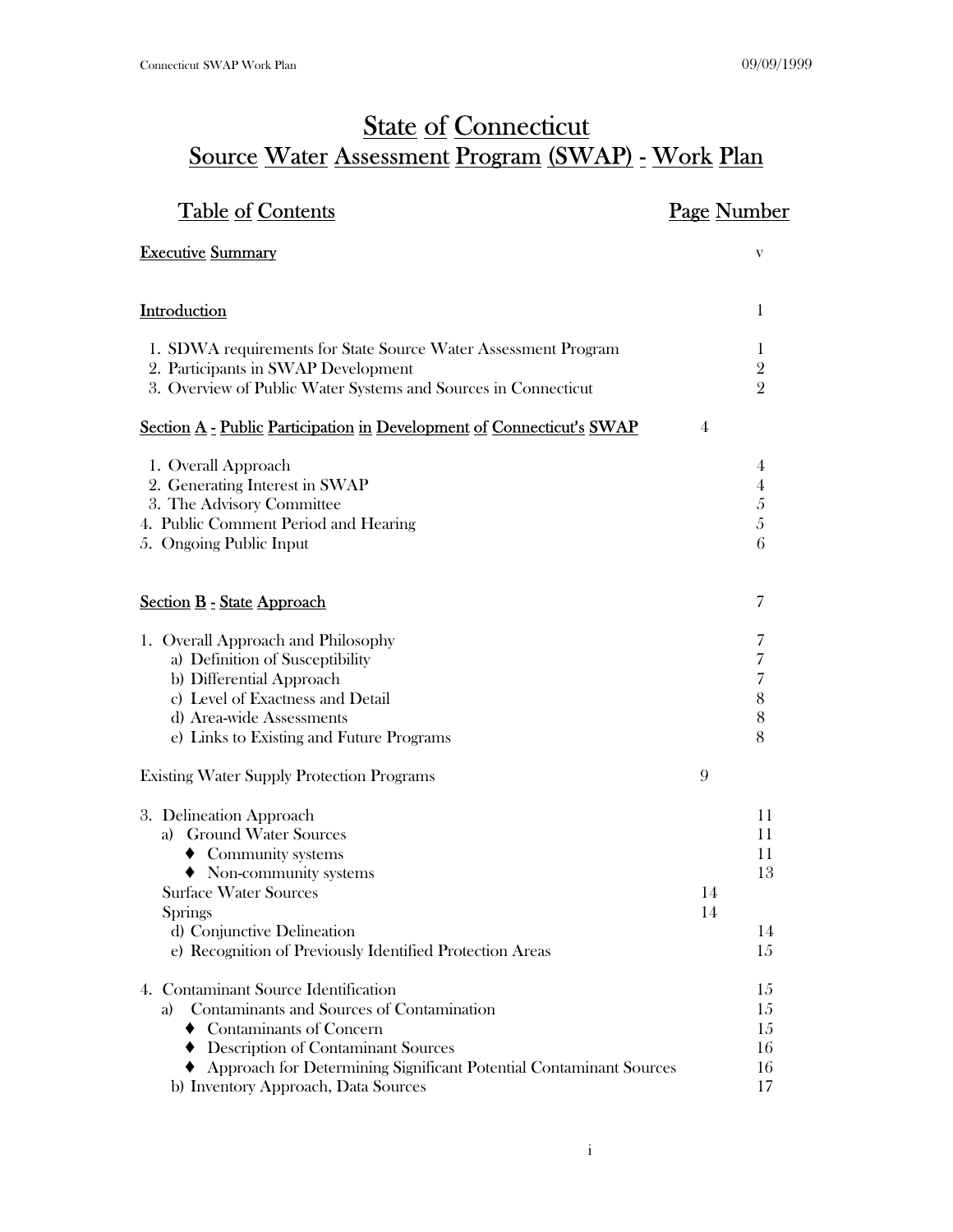| 5. Susceptibility Determination<br>a) Ground Water Susceptibility<br>b) Surface Water Susceptibility                                                                   | 18<br>18<br>20              |
|------------------------------------------------------------------------------------------------------------------------------------------------------------------------|-----------------------------|
| Section C - Making the Assessment Available to the Public                                                                                                              | 21                          |
| <b>Content and Format</b>                                                                                                                                              | 21                          |
| 2. Providing Assessment Results                                                                                                                                        | 21                          |
| <b>Section D - Program Implementation</b>                                                                                                                              | 23                          |
| 1. SWAP Completion Timeline<br><b>Surface Water Assessment</b><br>a)<br><b>Program Implementation Schedule</b><br>b)<br><b>Ground Water Assessment</b><br>$\mathbf{c}$ | 23<br>23<br>$23a-23b$<br>24 |
| 2. State Resources Allocated to the SWAP<br>Drinking Water State Revolving Fund<br>a)<br>b)<br><b>Staffing Levels</b>                                                  | 24<br>24<br>25              |
| <b>SWAP Project Responsibilities</b>                                                                                                                                   | 25                          |
| Coordination and Partnerships<br><b>Stakeholder Partnerships</b><br>a)<br><b>Tribal Nation</b><br>b)<br>Interstate<br>$\mathbf{c}$<br>Progress Reports to EPA          | 25<br>25<br>26<br>26<br>26  |
| 6. Future Assessment Updates<br><b>Regulatory Alignment Process</b><br>a)<br>Periodic Updates                                                                          | 27<br>27<br>27              |
| <b>Section E - Source Water Protection Programs</b>                                                                                                                    | 28                          |

# List of Tables

| Table A | <b>SWAP Assessment Project Matrix</b>          | V11     |
|---------|------------------------------------------------|---------|
| Table B | Groundwater Susceptibility Analysis Work Sheet | 18a-18h |

# List of Charts

| Chart 1 |  |  | Bedrock Well Source Area Delineation - Calculated Fixed Radius | 12a |
|---------|--|--|----------------------------------------------------------------|-----|
|---------|--|--|----------------------------------------------------------------|-----|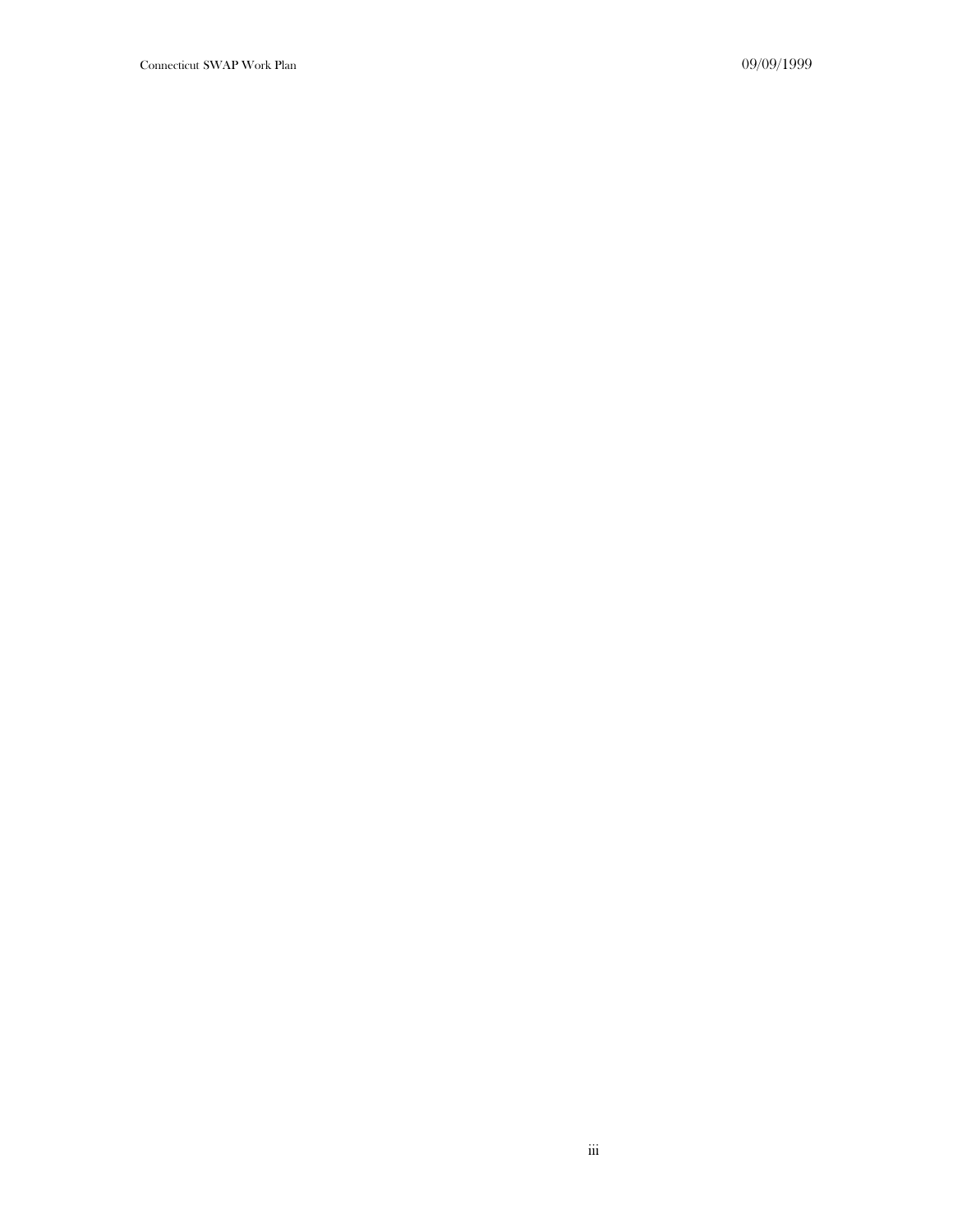# List of Appendices

| $\mathbf I$  | Roles of Connecticut Agencies                                                 |
|--------------|-------------------------------------------------------------------------------|
| $\mathbf{I}$ | <b>Initial Outreach Efforts:</b>                                              |
|              | Open Forum Agenda                                                             |
|              | Press Release                                                                 |
|              | Open Forum Meeting Summary                                                    |
|              | Summary of Open Forum Evaluation Forms                                        |
|              | <b>AWWA Conference Summary</b>                                                |
|              | WHP for Small Systems Summary                                                 |
| III          | <b>Fact Sheets:</b>                                                           |
|              | SWAP                                                                          |
|              | Protecting Drinking Water Sources, The Role of the DPH                        |
| IV           | Invitees to SWAP                                                              |
| V            | White Papers:                                                                 |
|              | Source Water Delineations - Considerations for the SWAP Advisory Committee    |
|              | <b>SWAP Contaminant Source Inventories - Draft Discussion Paper</b>           |
|              | Susceptibility Analysis - Considerations for the SWAP Advisory Committee      |
| VI           | Advisory Committee Agendas and Meeting Summaries                              |
| <b>VII</b>   | Public Hearing Officer's Report                                               |
| <b>VIII</b>  | Summary of Connecticut's Existing Source Protection Programs                  |
| IX           | Example Stratified Drift Well Source Area Delineations:                       |
|              | Level B Map                                                                   |
|              | Level A Map                                                                   |
| X            | <b>USGS Bedrock Well Recharge Area Delineation Proposal</b>                   |
| XI           | Contaminants regulated in the Connecticut Public Health Code                  |
| XII          | Point and Non-point Pollution Sources in Connecticut                          |
| XIII         | Ranking of sources based on Land Use Categories                               |
| <b>XIV</b>   | List of Significant Potential Contaminant Sources                             |
| XV           | Land Use / Land Cover List of Categories and Aggregations                     |
| XVI          | Significant Potential Contaminant Sources Information                         |
| <b>XVII</b>  | Example of Leachate and Waste Water Discharge Sources Inventory               |
| XVIII        | Area-wide Delineation and Available Assessment Information                    |
| <b>XIX</b>   | Draft Surface Water Susceptibility                                            |
| XX           | Map of Interstate Water Sources                                               |
| XXI          | Guidelines For Mapping Stratified Drift Aquifers To Level B Mapping Standards |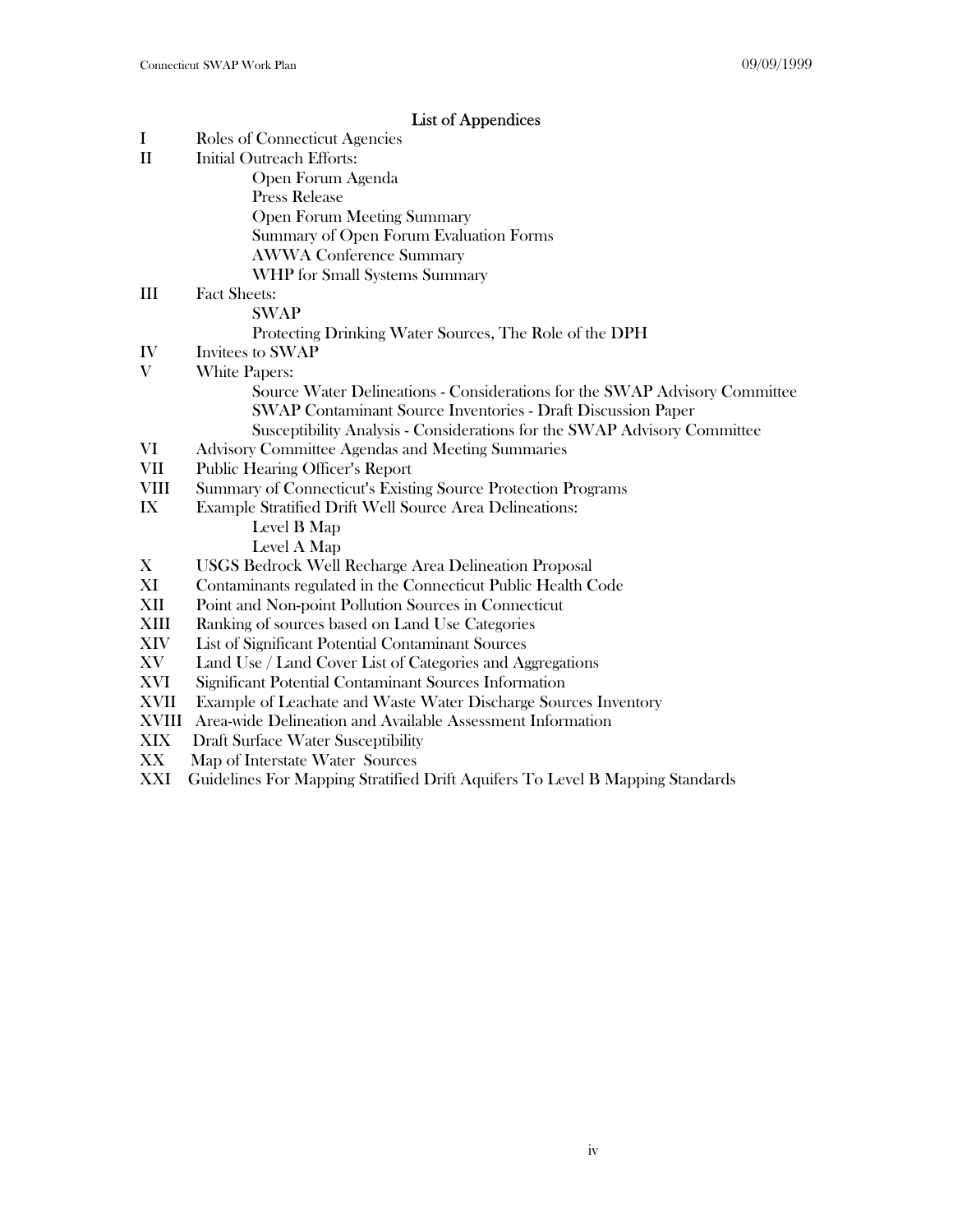# SOURCE WATER ASSESSMENT PROGRAM FOR THE STATE OF CONNECTICUT

# EXECUTIVE SUMMARY

This document details Connecticut's new Source Water Assessment Program (SWAP) prepared pursuant to Section 1453 of the federal Safe Drinking Water Act. The goal of the SWAP is to evaluate the susceptibility of all of Connecticut's public drinking water supply sources, both surface water reservoirs and ground water supply wells, to potential contamination for the protection and benefit of the public water systems. Assessments will include delineation of source water protection areas, inventory of potential contaminants, and a determination of susceptibility for each water supply source. Completion of these assessments is a critical step in ensuring the protection of the state's public drinking water supplies. The State is required to submit the SWAP work plan to EPA, by February 6, 1999.

Connecticut is a state with numerous existing source water protection programs in place, and these programs are sufficient to satisfy many of the requirements of the SWAP. These include a water supply watershed protection program and an Environmental Protection Agency (EPA) approved wellhead protection plan. In addition Connecticut has a total prohibition of wastewater discharges within a public water supply watershed area. This total prohibition of wastewater discharges, along with Connecticut's numerous other drinking water source protection mechanisms (e.g. Wellhead Protection, Water Quality Standards, Water Company Land Regulation, etc.), provides a high level of protection to Connecticut's sources of public drinking water. The SWAP has been built on these existing protection programs and has been fashioned to best utilize and enhance existing resources and to address local concerns and priorities.

The Department of Public Health (DPH) and the Department of Environmental Protection (DEP) have formed a partnership to develop and implement the new Safe Drinking Water Act SWAP mandate. The DPH/DEP Development Team worked with a broad-based, 32-member Advisory Committee over an 8-month period to develop a work plan. This Advisory Committee helped define the scope of the SWAP and ensure that the assessments provide meaningful information to the water suppliers and the public to further source water protection efforts. A public hearing was then held on January 21, 1999 on the draft work plan to gather additional input and comment from the public at large. These comments were carefully considered and incorporated into the work plan as appropriate.

v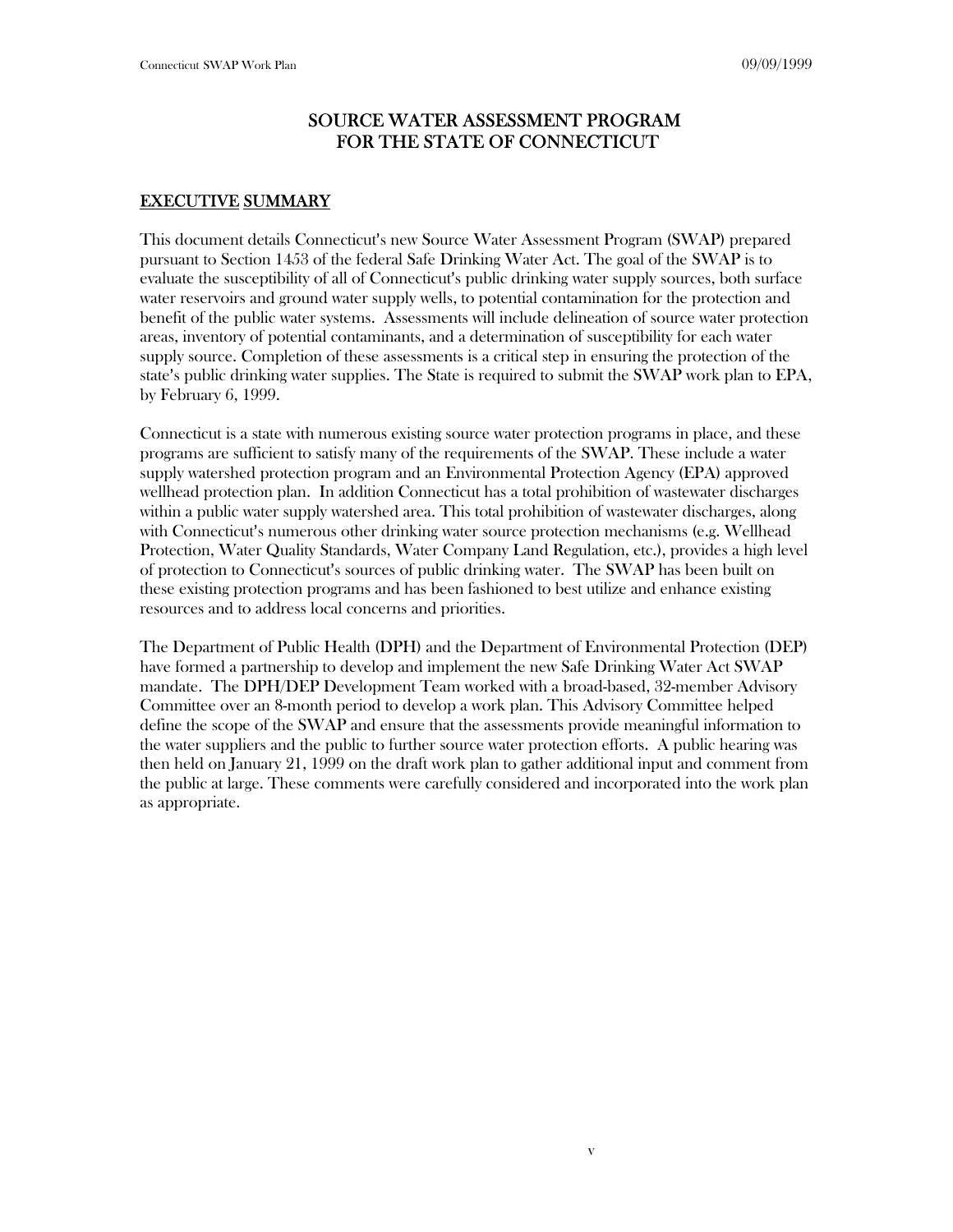Table A on the following page summarizes Connecticut's approach. The overall strategy is to:

- (a) Delineate the source water areas as accurately as possible given the existing data available for the source.
- (b) Inventory the significant potential contaminant source (SPCS) threat to the water supply source using available data to define potential point and non-point sources of contamination based on specific land use (e.g. wastewater discharges (groundwater), chemical manufacturing plant, landfill), known spills or releases (e.g. underground fuel tank release), and general land use cover information. The type of system and availability of state and local data will determine the level of detail utilized in this inventory.
- (c) Assess the relative susceptibility of the water supply source through consideration of three major factors: (i) the inherent sensitivity of the source to certain contaminants based on source characteristics such as intake integrity, (ii) the vulnerability of the source to certain contaminants based on the presence or potential presence of those contaminants in the source water area, and (iii) the need for additional protection measures that may prevent contaminants from impacting the water supply. The three factors are ranked "high", "moderate", or "low" based on a several indicators for each factor. The indicators considered differ for surface water and ground water sources. Available data will determine the level of detail utilized in these assessments.

Draft assessments will be completed by DPH in partnership with DEP, utilizing data available at the state level for each drinking water supply source. The draft assessments will then be distributed for review through local agencies (e.g. local health departments, regional planning organizations) and the public water systems. Recommended modifications to the draft assessments will be evaluated by the DPH and DEP, and modifications made as necessary. The final assessments will summarize the sensitivity, vulnerability, and need for additional protection measures.

The assessments will be made available to the public through a variety of means: at municipal town halls, libraries, and the DPH; through the public water systems, and via the DPH internet web site. Workshops may be held to help local stakeholders and public water systems understand the assessments and to provide input. Based on local feedback other methods will also be considered.

The assessments will be utilized by the State to prioritize protection and remediation efforts and upgrades to public water supply systems. The information generated will be used in state-wide resource planning efforts and will aid municipalities in local land use planning and resource management efforts.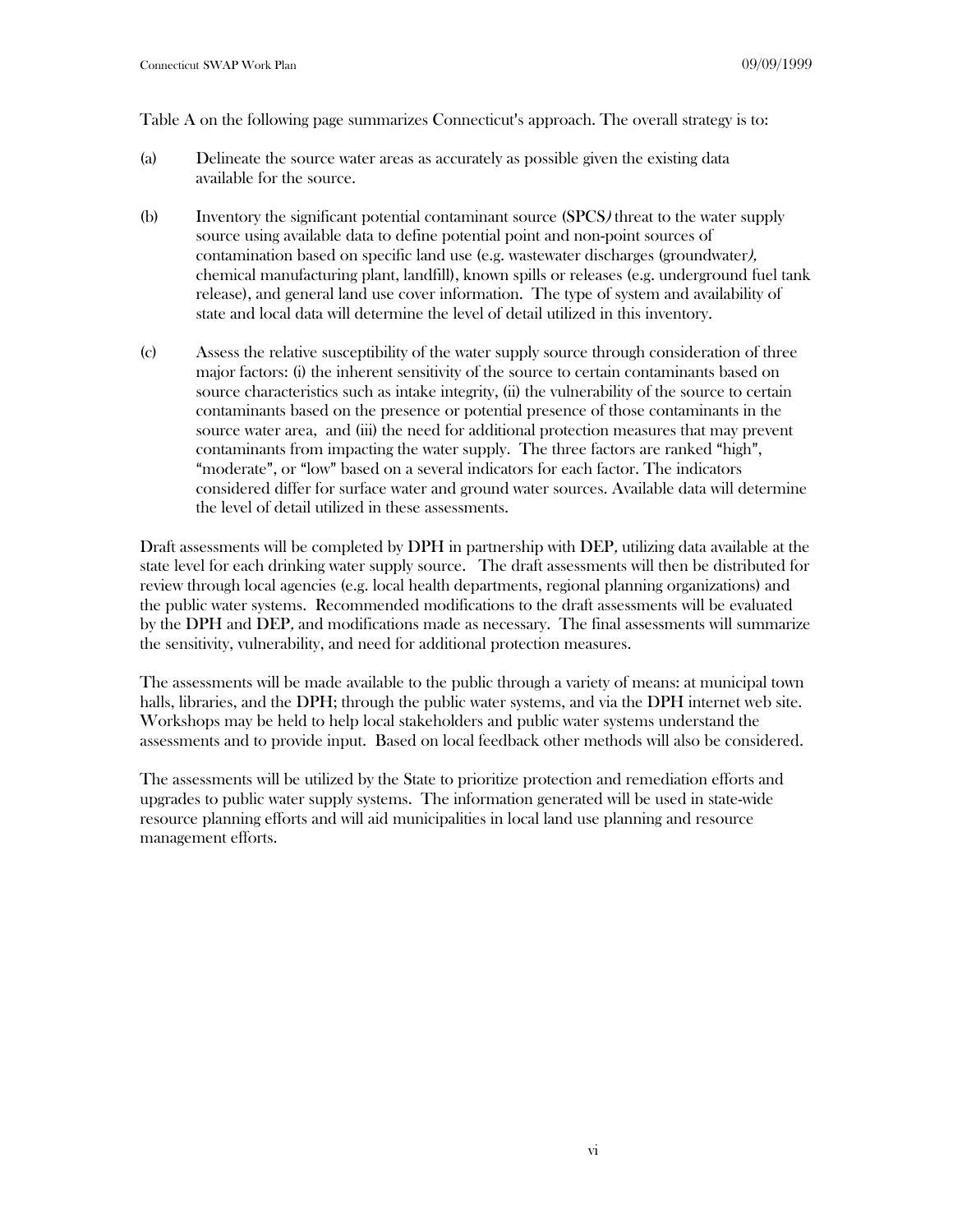# SOURCE WATER ASSESSMENT PROGRAM (SWAP) FOR THE STATE OF CONNECTICUT

# **INTRODUCTION**

Development of a work plan for Connecticut's Source Water Assessment Program (SWAP) was initiated in 1997. The goal of the SWAP is to evaluate the susceptibility of all of Connecticut's public drinking water supply sources, both surface water reservoirs and ground water supply wells, to potential contamination for the protection and benefit of the public water systems. These assessments will provide information that can be used to reduce the potential for contamination and to plan for emergencies.

# 1. SDWA Requirements for State Source Water Assessment Programs

This document constitutes Connecticut's Work Plan for development and implementation of a SWAP pursuant to Section 1453 of the Safe Drinking Water Act (SDWA). The SDWA requires states to develop a SWAP which delineates source water protection areas for public water systems (PWSs) and identifies the origins of contaminants to determine the susceptibility of the PWS to contamination. EPA's goal is to implement full Source Water Protection Programs for at least 60 percent of the population served by community water supplies by the year 2005. EPA encourages states to actively help their PWSs develop full source water protection programs. Thus, developing a SWAP program that is meaningful on the state and local level and assists communities in implementation is a major focus of the work plan.

The SWAP for each state must be developed in accordance with guidance issued by EPA entitled "State Source Water Assessment and Protection Programs Guidance", dated August 1997. A completed assessment for a PWS consists of the following steps:

- (1) Delineating the source area surrounding the public water supply that contributes water to the well(s) or reservoir.
- (2) Developing a potential pollution source inventory to identify significant potential sources of contamination or activities within and around the delineated protection area that pose a threat to the public water supply.
- (3) Performing a Susceptibility Analysis.

Assessments must be completed for every PWS in the state, however, the level of precision and detail of the delineation and assessments may differ with the size or type of system. Both the SDWA and the EPA Guidance Document afford each state considerable flexibility in developing a program that suits the needs and resources of the individual state, and allow the states to build on their existing source protection programs. The SDWA also mandates extensive public participation in development of the SWAP, including requirements to convene an advisory committee, and to make the results of the assessments readily available to the public.

A work plan must be submitted to EPA by February, 1999, to describe how the requirements of the SWAP will be achieved. The assessments must be completed for all PWS's within two years after EPA approval of the State's program, although an 18 month extension of the deadline may be granted by EPA.

#### 2. Participants in SWAP Development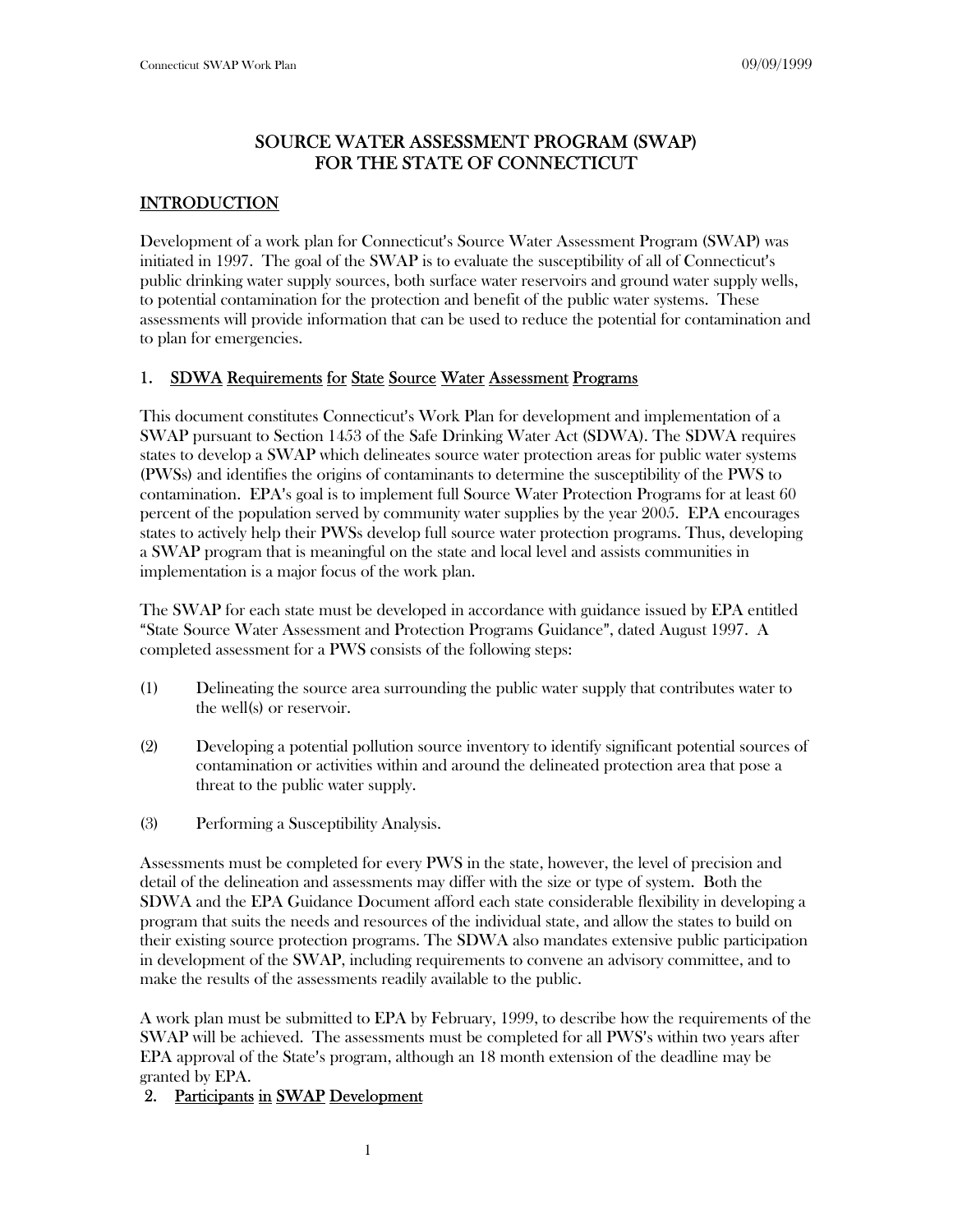The Department of Public Health (DPH) is responsible for the development of a SWAP in Connecticut. The program will be built upon and expand the State's existing surface water and wellhead protection programs. These programs are administered by the DPH and the Department of Environmental Protection (DEP), respectively, and the two departments have formed a partnership to develop and implement the SWAP. The DPH/DEP Development Team worked with other state agencies, a broad-based Advisory Committee, and the public to fashion a SWAP that best utilizes Connecticut's existing programs and resources, and addresses local concerns and priorities. A detailed discussion of public participation follows in Section A of this work plan, and the roles of the various government agencies are presented in Appendix I.

#### 3. Overview of Public Water Systems and Sources in Connecticut

Connecticut is one of the smallest and most densely populated states in the United States (Table 1). Over 3.2 million people inhabit the state's 3.1 million acres. Approximately 84% of this population, 2.8 million people, are served by PWSs. A PWS is defined by state statute as a water company serving 25 or more persons or 15 or more customers.

#### Table 1. STATE PROFILE - CONNECTICUT

| Total State Population (1990 census)                | 3.2 million                            |
|-----------------------------------------------------|----------------------------------------|
| Connecticut Total Land Area                         | 3.1 million acres (4,884 square miles) |
| Population density                                  | 655 persons per square .mile           |
| Population served by public water supply            | 2.8 million                            |
| Percent of population served by public water supply | 84 %                                   |
| Number of Municipalities                            | 169 townships                          |
|                                                     |                                        |

Connecticut is home to over 4,400 PWSs. These systems are categorized by type and size in Table 2. Community PWSs serve twenty-five or more residents throughout the year. Note that the majority of Community PWSs (81%) serve less than 500 people. While they are many in number, these smaller systems serve only about four percent of the state's population. In contrast, more than seventy percent of the population is served by just thirty-five very large systems which each serve more than 10,000 people. Connecticut has thousands of non-community PWSs. These noncommunity PWSs do not serve residential populations, and are categorized into two types - Transient and Non-transient. Non-transient non-community PWSs regularly serve the same population over six months a year (e.g. schools and office buildings). Transient non-community PWSs, such as restaurants and parks, provide service to transient populations.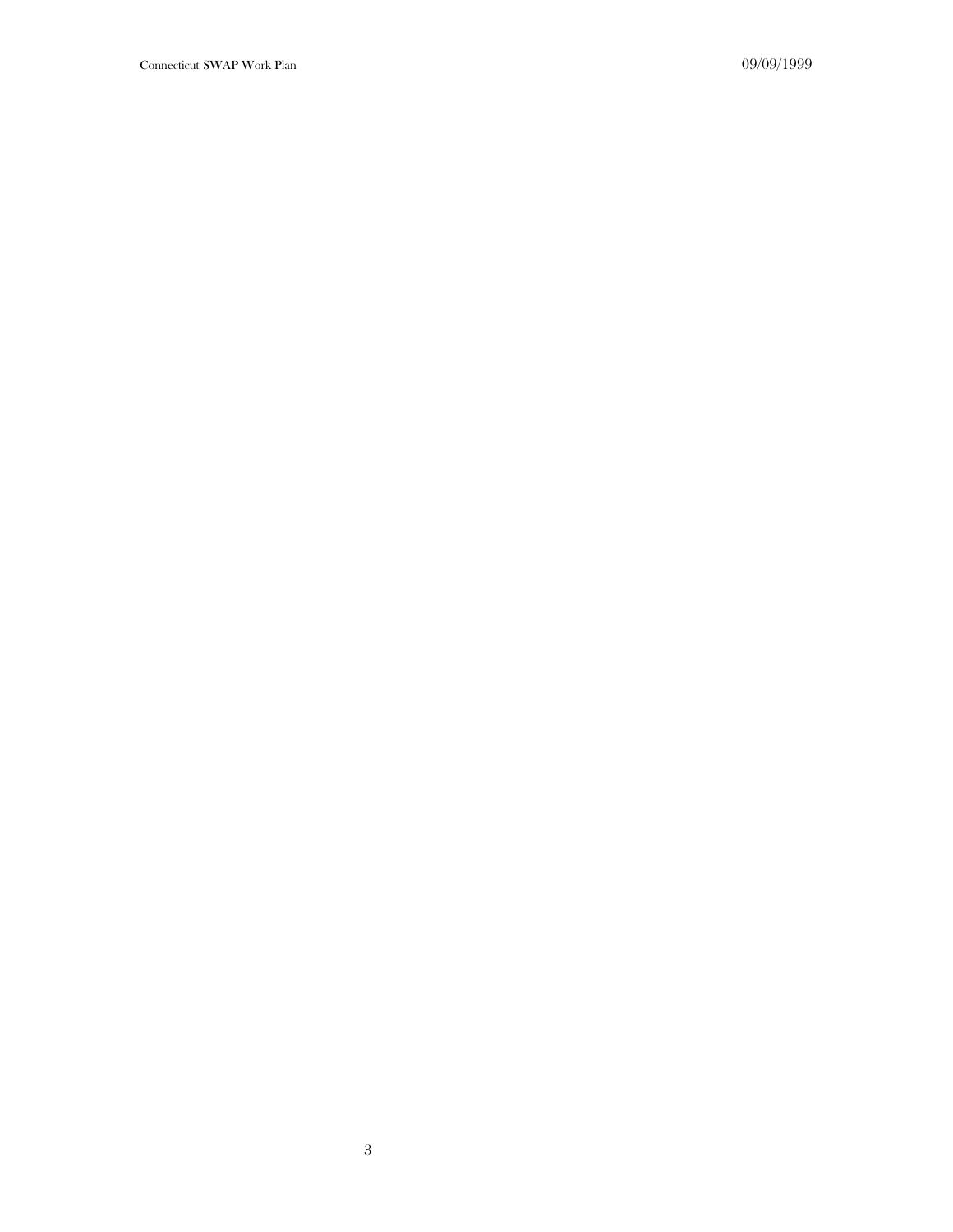| Table 2. Public Water System Profile       |       |       |
|--------------------------------------------|-------|-------|
| <b>Public Water Systems in Connecticut</b> | 4.455 |       |
| unity Public Water Systems                 | 605   |       |
| Serving less than 100 people               |       | 240   |
| Serving 101 to 500 people                  |       | 250   |
| Serving 501 to 1000 people                 |       | 20    |
| Serving 1001 to 3300 people                |       | 40    |
| Serving 3301 to 10,000 people              |       | 20    |
| Serving more than 10,000 people            |       | 35    |
| ommunity Public Water Systems              | 3.850 |       |
| Non-Transient Non-Community Systems        |       | 6.50  |
| <b>Transient Non-Community Systems</b>     |       | 3,200 |

Connecticut's PWSs utilize surface water and ground water sources (see Table 3). Seventy percent of the population served by PWSs receive water from surface water reservoirs. The majority of reservoirs are located near stream headwaters, with two or three tributaries. Ground water supplies the remaining thirty percent of the population. The highest yielding ground water wells (over 1 mgd) are located in stratified drift deposits (glacial melt water deposits of sand and gravel) along major river valleys. Wells in fractured crystalline bedrock, and to a lesser extent in sedimentary and carbonate bedrock, are lower-yielding and are primarily utilized by small community and noncommunity systems.

| Table 3 - Public Water Supply Source<br>Profile | Number                       |               |
|-------------------------------------------------|------------------------------|---------------|
| <b>Surface Water Sources</b>                    | 173                          |               |
| Active                                          |                              | 137           |
| Emergency                                       |                              | 14            |
| Inactive                                        |                              | 22            |
| Ground Water Sources (estimated)                | $\tilde{\phantom{a}}5{,}500$ |               |
| Community wells                                 | $\tilde{C}$ 1,600            |               |
| Stratified drift wells                          |                              | 4.5.5         |
| Bedrock wells                                   |                              | 1,015         |
| Other                                           |                              | $\degree$ 130 |
| Non-Community Wells                             |                              |               |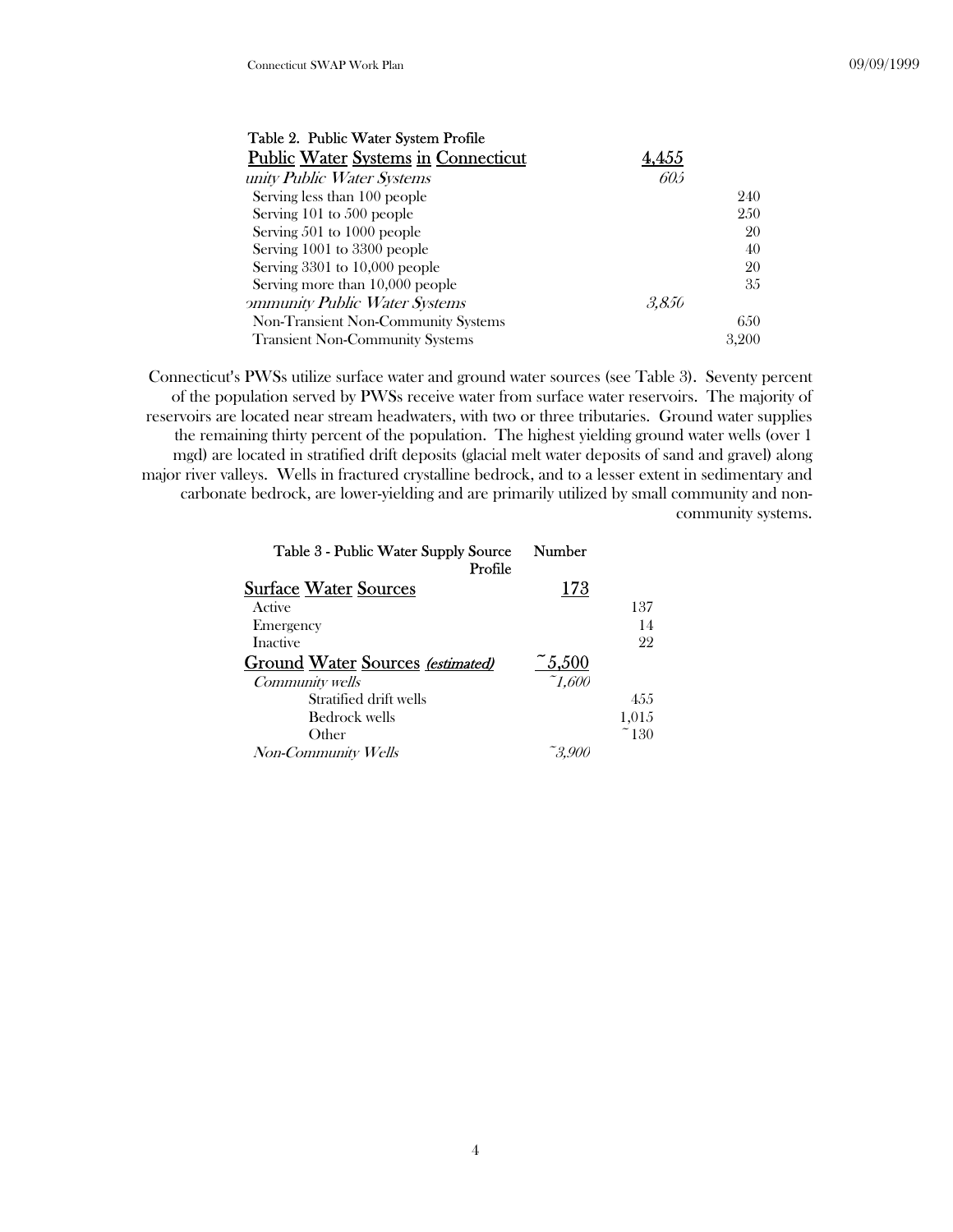# SECTION A - PUBLIC PARTICIPATION IN DEVELOPMENT OF CONNECTICUT'S SOURCE WATER ASSESSMENT PROGRAM

#### 1. Overall Approach

Connecticut's established procedures have long encouraged public participation in program development, with Advisory Committees regularly being convened for input, and public hearings provided for regulatory and permitting processes. To meet the requirements for public participation for SWAP, the Development Team drew on these established procedures. The overall approach was to form a broad-based, diverse Advisory Committee of interested parties to assist in drafting the SWAP Plan, and then to bring the Plan to the general public for comment through a public hearing process.

#### 2. Generating Interest in SWAP

Formal outreach efforts began on November 20, 1997, with a Source Water Assessment Program Open Forum. Approximately 4,800 notices were mailed directly to water suppliers, health officials, land use officials, environmental groups, state agencies, past members of other (related) Advisory Committees, consumers and businesses across the state. The mailing contained an announcement of the Forum, an introduction to SWAP, and a summary of program objectives (Appendix II). In addition, a press release was issued on November 12, 1997, inviting any interested groups or citizens to attend the Forum. The press release (Appendix II) was distributed to 20 major Connecticut newspapers, 20 weekly or local editions of daily newspapers, and 12 Connecticut radio stations. The Forum was held in the City of Hartford, which is centrally located, and no more than 1 2 hours from any point in the state. Approximately one-hundred people attended the Forum. Basic information on the scope and goals of the program were presented, and comments were solicited on Connecticut's general approach and the Advisory Committee structure. An evaluation form was provided to attendees, allowing further opportunity to comment. Thirty-two people volunteered for the Advisory Committee. A meeting summary, and a summary of the evaluation forms completed by attendees, are also included in Appendix II. The most significant outcome of the meeting was that most attendees felt that a single Advisory Committee was the best way to deal with both citizen and technical issues, as this would facilitate coordination and communication between the different interests. In addition, there was consensus that the program should be conducted at the state level, without delegating any major responsibilities to the PWSs or municipalities.

DPH and DEP staff attended two additional meetings, the Second Annual Connecticut Section AWWA Technical Conference and Vendor Exposition, and a workshop entitled Protecting Your Drinking Water - A Wellhead Protection Workshop for Small Water Suppliers, in an attempt to educate people about the SWAP and solicit volunteers for the Advisory Committee. (Conference summaries, Appendix II). Two Fact Sheets (Appendix III) were developed and distributed at these meetings, as well as at other DPH and DEP programs, to try to generate interest in, and introduce the public to, the program. These fact sheets are titled: "Connecticut's Source Water Assessment Program (SWAP) What it is and How it will be Developed", and "Protecting Drinking Water Sources, The Role of the Department of Public Health."

#### 3. The Advisory Committee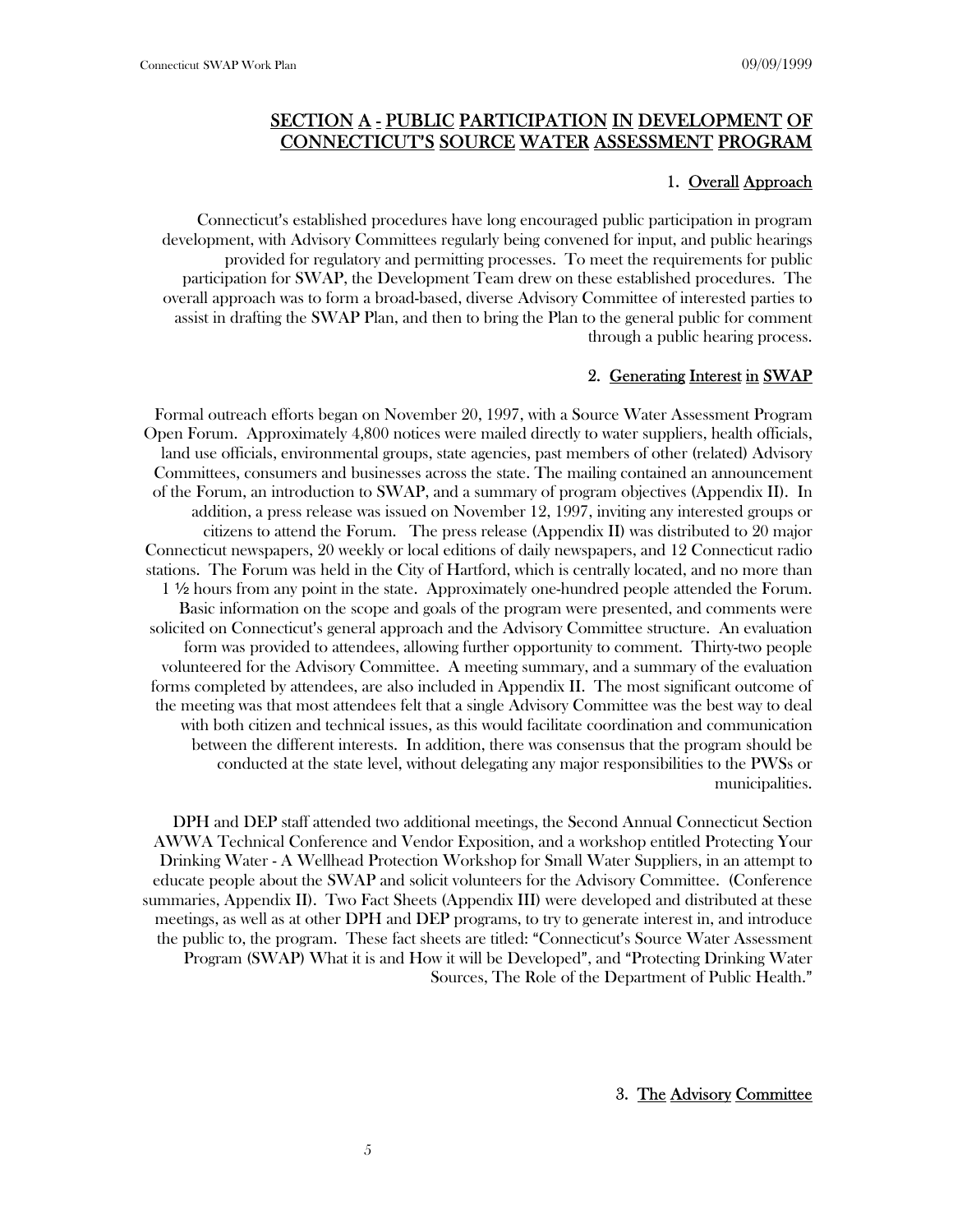The initial outreach efforts discussed above generated a list of volunteers interested in being on the Advisory Committee. This list was carefully evaluated. To keep the size of the committee workable, one volunteer was selected to represent each interest group. Where there were multiple volunteers representing the same interest group (e.g. large public water systems), the additional volunteers were placed on an "Interested Parties" list. Some groups recommended in the EPA Guidance were not represented on the list of volunteers, so DPH directly solicited participation from these groups. For example, the Yale Aids Program, the Connecticut Petroleum Council and the Connecticut Conference of Municipalities were directly solicited through phone calls. A list of the invitees and their affiliations is attached in Appendix IV. From the responses to the invitations, a thirty-two member SWAP Advisory Committee was established. It should be noted that participation by wastewater treatment plant operators was not solicited because Connecticut does not allow wastewater treatment plants in water supply watersheds. The list of Interested Parties was comprised of forty-eight people. They received notice of all Advisory Committee meetings and were invited to attend and participate.

Four Advisory Committee meetings were held between May 8, 1998 and September 23, 1998 to provide input into development of a draft SWAP Plan. The DPH/DEP Development Team met every two weeks to develop white papers and proposals for the Advisory Committee. Various experts, including the United States Geological Survey (USGS), several DPH and DEP units, University of Connecticut's Water Resources Institute and the Environmental Research Institute, were called in to assist in this work as needed. Materials generated included the Connecticut Public Water Supply Profile; Summary of Existing Source Water Protection Programs; Source Water Delineations - Considerations for the SWAP Advisory Committee; Contaminant Source Inventories Draft Discussion Paper; and Susceptibility Analysis Considerations for the SWAP Advisory Committee (See Appendix V). These materials, along with previous meeting notes, were distributed to the Advisory Committee members and interested parties before the meetings to allow time for preparation, and were reviewed, discussed, and modified during Advisory Committee meetings.

Advisory Committee meeting agendas and detailed notes, including meeting summaries, are attached in Appendix VI, documenting the discussions and concerns. Attendance at the meetings was modest, however, the attendees were active participants and significantly affected the direction and scope of the SWAP plan. A subset of "key issues" directly from the EPA SWAP Guidance were addressed at each meeting and the results are summarized on the agendas and in the meeting summaries. These results were used by the Development Team when drafting the SWAP Plan.

#### 4. Public Comment Period and Public Hearing

A public hearing was held on Thursday, January 21, 1999 to accept public comment on the draft SWAP Work plan dated December 1998. The public hearing took place at 9:22 a.m. in Conference Room C Annex Building located on 470 Capitol Avenue in Hartford, Connecticut. The public hearing legal notice is attached as part of Appendix VII. Lori Mathieu presided as hearing officer for the above referenced hearing. A verbatim transcript of the public hearing is included within the Hearing Officers Report.

Prior to the January 21, 1999 Public Hearing, a statewide public notice mailing took place to announce the existence and availability of the SWAP draft work plan. This statewide public notice, ending with the public hearing, set a formal thirty day public comment period for the draft SWAP Workplan. The 200 page draft SWAP Workplan was directly mailed to forty-five SWAP Advisory Committee members and fifty-eight Interested Parties list. A statewide mailing was sent on December 17, 1998. This notice of the existence and availability was mailed to all Community and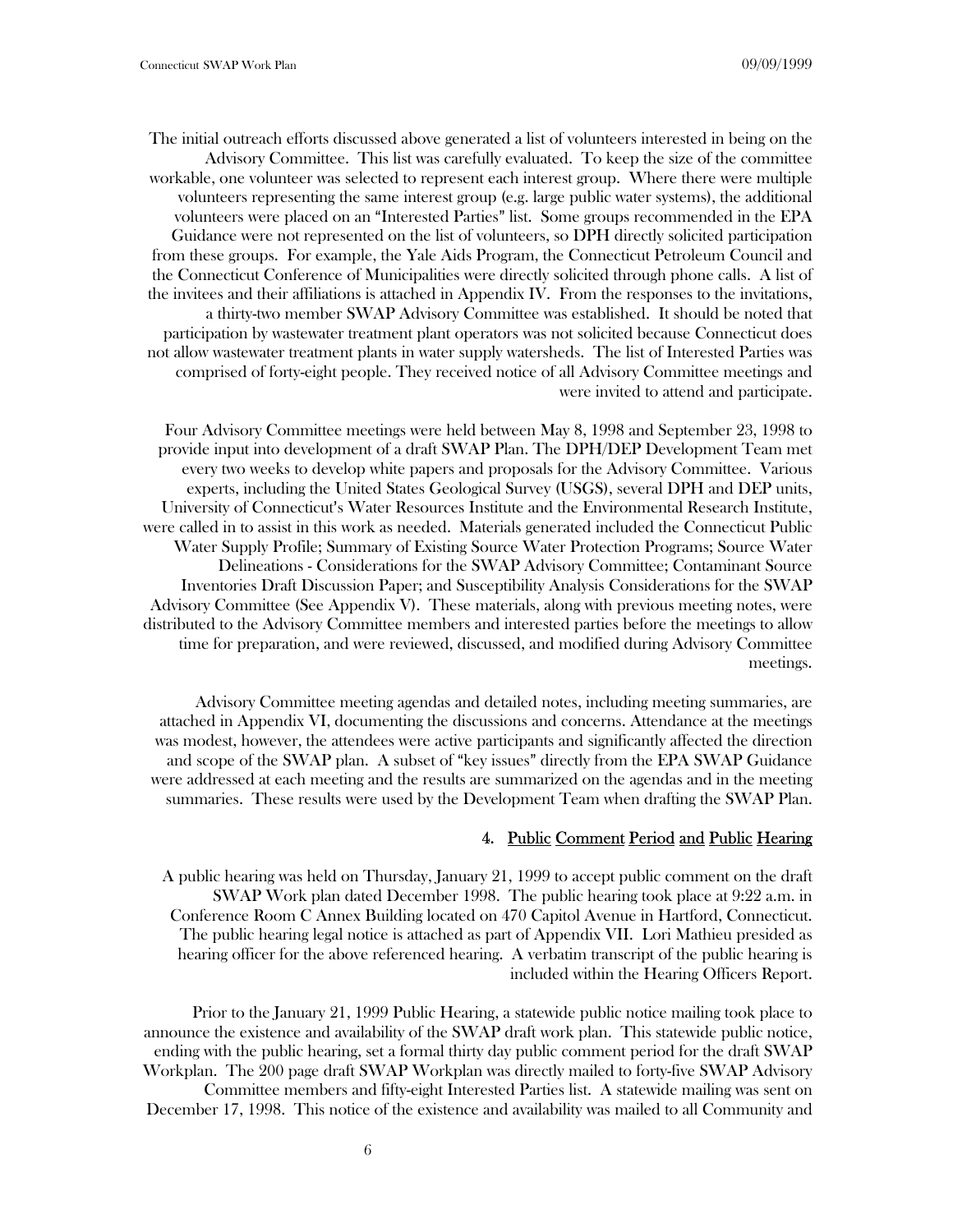Non-Transient Non-Community public water systems, planning and zoning commissions, local health directors, town sanitarians, regional planning agencies, chief elected and administrative officials, and town clerks for posting in Town Halls. Therefore, over two thousand notices were mailed to potential interested parties. In addition, a legal notice (Appendix VII) was published in eleven Connecticut newspapers. See the Hearing Officers Report for a newspaper listing, and for the Waterbury Republican American Legal Notice.

In addition to the above mentioned direct mailing, the draft SWAP workplan was published on the Connecticut Department of Environmental Protection internet web-site (without appendices), along with the public hearing notice. These items were published on the web-site on December 19, 1998.

In response to the statewide draft SWAP Workplan notification, the state received ninety-four direct requests for the draft SWAP Workplan or summary. Written correspondence received in total included nine letters, six of which were received at or prior to the January 21, 1999 public hearing. These letters were acknowledged during the public hearing. Three letters were received by fax before the close of the official public comment period. The public comment period closed at the end of the business day on January 21, 1999. See the Hearing Officers Report for a listing of correspondence with a copy of all nine letters received.

At the public hearing, of the fourteen people in attendance, two provided verbal testimony. See the Hearing Officers Report for the Public Hearing sign-in sheet. Those two speakers were Mr. Eric Brown representing the Connecticut Business & Industry Association (CBIA), and Mr. Fred Hanssen representing the Redding Planning Commission. The CBIA also submitted written comments by fax prior to the end of the comment period after the public hearing. Mr. Hanssen's comments are noted on the public hearing transcript (See Hearing Officers Report). After the close of the public hearing at 9:42 a.m., the record was held open until the end of the business day Thursday, January 21, 1999.

A response to all comments received is included as part of the Hearing Officers Report. All relevant comments and suggestions were addressed as appropriate. Please see Section C of the Hearing Officers Report for the detailed responses.

#### 5. Ongoing Public Input

Public input in the assessments will not end here. The Advisory Committee will continue to be appraised of additional developments in the program, and subcommittees will still be needed to draft the details of some processes not yet completed. In addition (as will be discussed under Section B of this report), draft assessments will be prepared for each source and sent to the municipality through the local health director ,regional planning agencies, and to the public water system for comment and revision. Additional information obtained at the local level will then be evaluated and incorporated into the individual assessments.

# SECTION **B** - STATE APPROACH

### 1. Overall Approach and Philosophy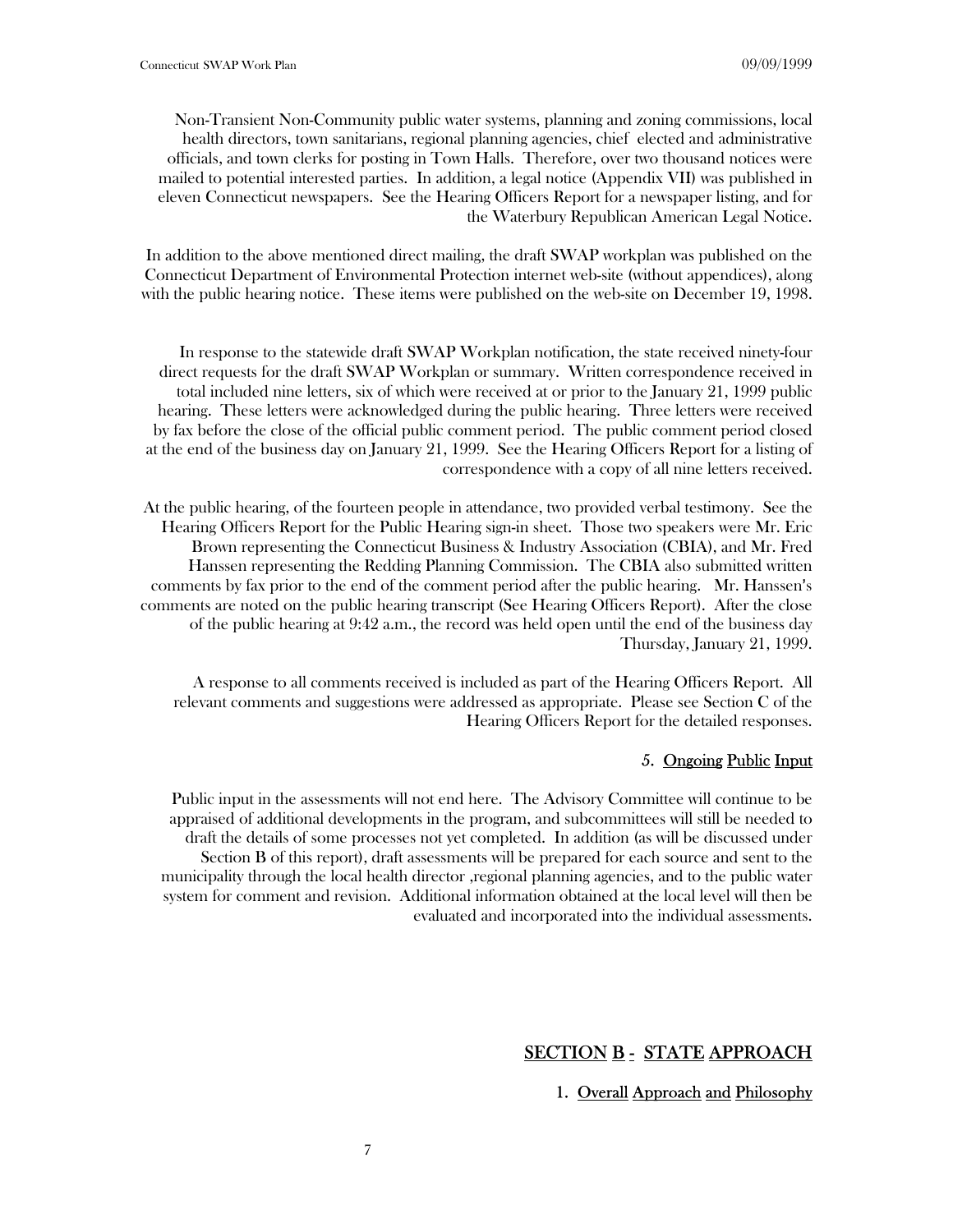#### a. Definition of Susceptibility

Connecticut has adopted EPA's suggested definition of susceptibility: Susceptibility is defined as the potential for a PWS to draw water contaminated by inventoried sources at concentrations that would pose concern.

Connecticut's drinking water sources are either surface water or shallow ground water sources (typically <200 feet deep) with primarily urban/suburban development and a fairly high population density with an historic reliance on manufacturing. Human activity encroaches on many of our PWSs. Given this setting, it was necessary to develop a relative susceptibility ranking of the PWSs in the state, to allow prioritization of the sources for upgrades and protection measures, and of source areas for remediation and enforcement. It was also necessary to generate an awareness at the state, town, and individual citizen levels of how land use activities may affect sources of drinking water, and to help the PWSs focus their efforts on protection strategies that will do the most to protect their sources of supply.

Three primary factors will be considered in the susceptibility analysis for each source: sensitivity, vulnerability, and need for additional protection measures. Consideration was given to summarizing these three factors into a single susceptibility rating, but this is not as informative as presenting the three factors separately. The separate factors help target the types of protection measures most appropriate for the individual supply, and guide the stakeholders toward the appropriate actions.

#### b. Differential Approach

For every PWS, the same three primary factors will be considered in the evaluation. However, there are inherent differences in susceptibility for surface water and ground water sources, both in the path that contaminants take to the source, and in the types of contaminants that are of concern. Additionally, there are inherent differences in ground water movement and contaminant paths in unconsolidated (stratified drift) aquifers versus consolidated (fractured bedrock) aquifers. These differences in source type necessitate different approaches and will be treated separately in this work plan.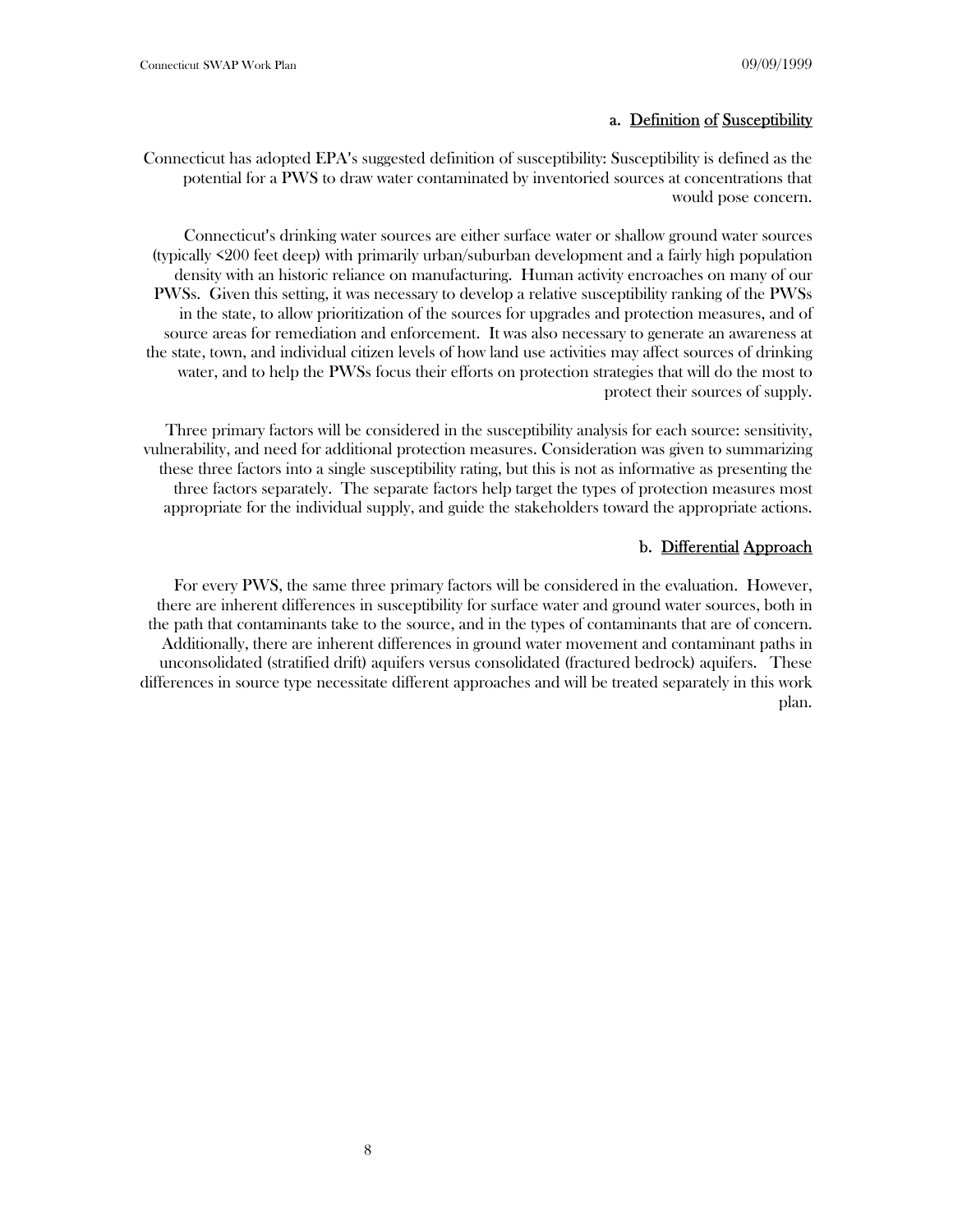#### c. Level of Exactness and Detail

The level of exactness and detail utilized for the assessments is dependent upon the data available for each source. Generally, more data is available for the larger systems, and for community PWSs vs. non-community PWSs. It was determined early in the development of the SWAP that there is simply not enough time or funding available to collect a great deal of new data for the assessments. Existing data available at the state level will therefore be the initial source of information for the assessments. To expand the data utilized, individual draft assessments will be prepared using data available at the state level, and then the draft assessment information will be reviewed and modified or supplemented at the local level. The details on what data will be utilized for each type of system, as well as default rankings to be used if an indicator is unknown, will be discussed later.

As the program progresses, it is anticipated that the level of detail and exactness will likely increase both as additional data is collected on individual PWSs, and as the state's GIS capabilities and access to electronic data improve.

#### d. Area-wide Assessments

The vast majority of the 3,200 Transient Non-Community PWS's in Connecticut are low yielding bedrock well systems, for which little site-specific data are available (for example, in many cases the well log is unavailable, or the pumping rate is unknown). Collecting such data for thousands of these small wells in order to complete SWAP delineations is not feasible within the SWAP time frame. We must therefore take a more generalized approach, grouping these wells into larger area-wide protection areas and conducting a single assessment for the whole group of wells. This approach is termed an "area-wide" assessment.

The delineation approach is discussed further with an example provided in Appendix XVIII, but essentially, hydrogeologic mapping techniques will be applied to a group of wells rather than an individual well. A single assessment will then be completed for each delineated area-wide protection area, utilizing available SPCS's, water quality, and land use information and reasonable assumptions as to well type and yield based upon the hydrogeology of the area and any available well logs. Due to the physical proximity of these wells, the relative uniformity of geology within these areas, the unavailability of site-specific data, and the fact that these are transient systems (and so are not the primary water supply for any population), the area-wide approach is appropriate.

The area-wide assessments will be provided to each individual TNC within the assessment area. A site-specific GIS map will be provided to each TNC within the assessment area, with educational materials allowing the PWS to conduct a more detailed, voluntary self-inventory and to translate the self-inventory into appropriate protection measures. The area-wide assessments will also be provided to the municipality to allow municipal-level protection measures to be promulgated if appropriate.

#### e. Links to Existing and Future Programs

As will be discussed later, Connecticut's existing source protection programs are fairly extensive and comprehensive in scope, however, they are heavily weighted toward the larger community systems that serve the vast majority of the state's population. The assessments provide an opportunity for the state to evaluate where additional protection measures are needed, and to prioritize systems for further attention. The SWAP will link to existing protection programs in that it will utilize data from all of these, and will provide feedback to these programs on ways of prioritizing further actions. The SWAP will identify areas where additional data are necessary (such as locational data for noncommunity systems), and what individual systems can do to improve protection.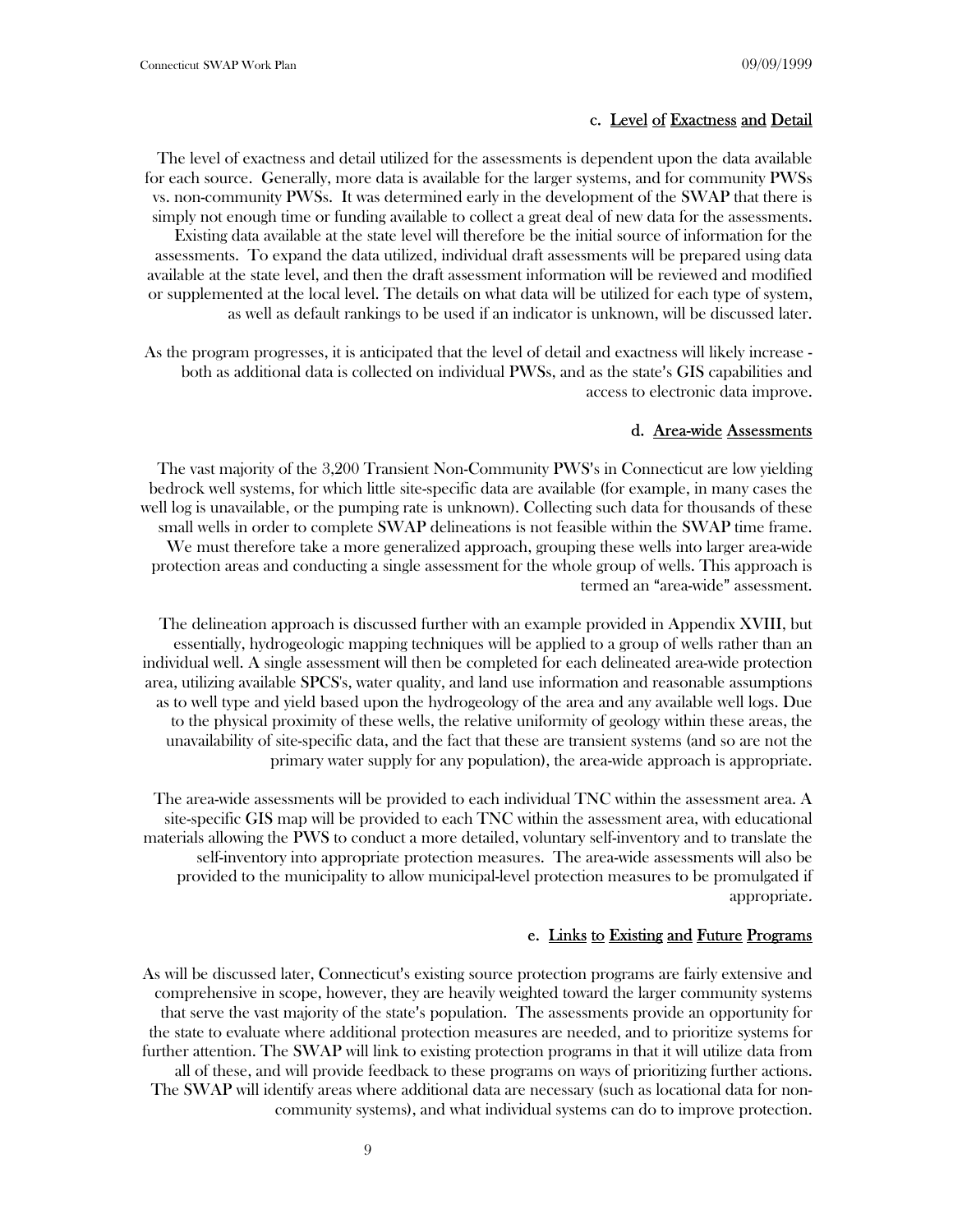#### 2. Existing Water Supply Protection Programs

The state of Connecticut has had a long-term goal and commitment to the protection of public health and the environment through the protection of drinking water sources and provision of adequate treatment. The state's well-developed regulatory and statutory provisions have been in place for many years, providing a high degree of source protection. All PWSs are afforded a certain level of protection from these programs, although additional protection is focused on the larger community PWSs. Connecticut's major existing source protection provisions are summarized below. Further detail, with statutory references, are provided in Appendix VIII.

It is a state policy that neither treatment nor source protection, alone, can effectively protect public health and prevent source water degradation. Connecticut uses a multiple barrier approach to protecting and preserving PWSsconsisting of five essential barriers: (a) source protection; (b) treatment systems (including mandatory surface water filtration and disinfection); (c) water quality assurance; (d) water supply planning; (e) and distribution system maintenance (including mandatory cross connection and flushing programs). This is a source-to-tap approach that recognizes that treatment technology alone cannot guarantee the provision of clean drinking water. Statutory and regulatory jurisdiction for these multi-barrier programmatic elements primarily falls within the DPH and DEP. DPH is the lead agency responsible for the adequacy and purity of drinking water. Responsibility for the protection of drinking water sources, and achievement of statewide water quality goals, falls to the DEP.

The most fundamental element of Connecticut's multi-barrier approach is the prohibition of direct point source discharge of waste (landfills) and wastewater (municipal sewerage, industrial wastes), regardless of treatment, into existing or potential public surface water supplies. In ground water supply areas, point wastewater discharges to the ground are prohibited by DEP except for approved domestic sewage disposal. This is a powerful anti-degradation prohibition that affords protection to all PWSs in the state. In addition, Connecticut has adopted Water Quality Standards which set the overall goals for the restoration and management of surface water and ground water quality in the state. Through this DEP program, all waters of the state have been classified. The classification system establishes designated uses and sets water quality criteria necessary to support the designated use. Waters used for drinking water supply receive the highest classification (AA for surface water or GAA for ground waters). This has significance in numerous DEP programs, guiding permitting and priorities for inspections and remediation.

Connecticut's Wellhead Protection Plan was approved by EPA in 1990. The foundation of the program is the State Aquifer Protection Act, administered by DEP. Pursuant to this Act, regulations requiring water companies to map the wellhead protection areas for systems with stratified drift wells that serve more than 1,000 people were promulgated. Once additional regulations are adopted, municipalities are required to adopt the map of the protection area and impose land use regulations to these public water supply wells. Eighty-one of Connecticut's 169 municipalities must comply with these regulations.

On an annual basis, the DPH inspects one-third of all active community water PWSs and one-fifth of the NTNC PWSs. During these sanitary surveys, staff perform a physical on-site review and inspection of the facilities, checking the conditions of the systems, recording violations of the Public Health Code, and providing technical assistance for improvement of system deficiencies and correction of violations.

Public water suppliers also shoulder a large responsibility for preserving and protecting critical PWS owned land. The sale, lease, or change of use of critical PWS owned land is controlled by the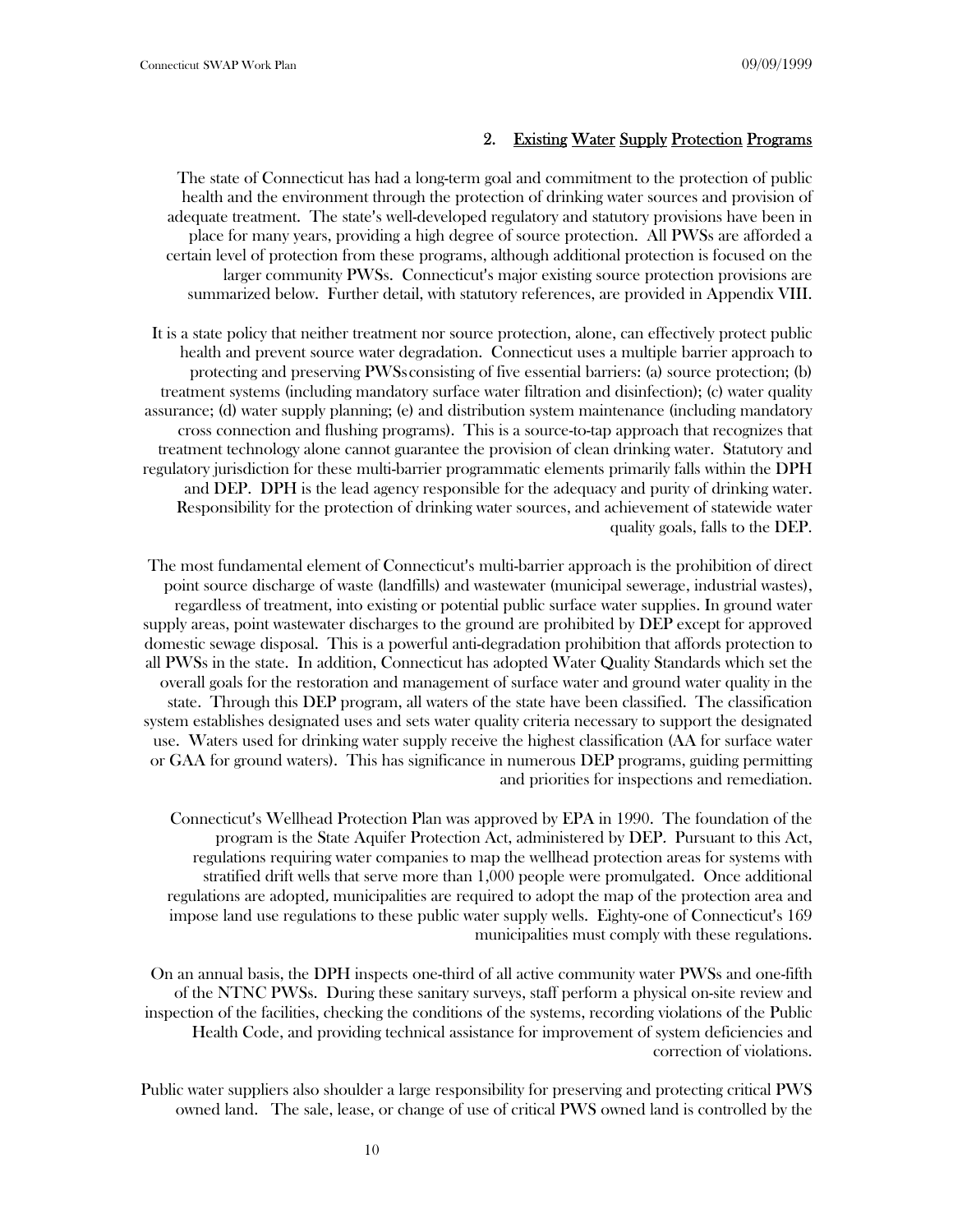DPH to ensure that the purity and adequacy of a public water supply is not compromised. Regulatory control of PWS land effectively protects an estimated twenty to thirty percent of all lands associated with a surface water public drinking water source. Annually, PWSs with surface supplies conduct comprehensive inspections of their water supply watersheds and take action against activities identified as harmful to supply. Some PWSs also voluntarily perform inspections within aquifer areas. The PWSs also have responsibility for maintaining water quality through treatment and other operating procedures.

Water supply planning regulations require water suppliers and other governmental and regional organizations with vested interests in drinking water, to develop long-term regional planning documents with sections devoted to the preservation and protection of existing and potential drinking water supplies (through the Water Utilities Coordinating Committee Process). In addition, long-term individual water supply plans with a source protection element must be submitted to DPH by all community PWS serving more than 1000 people. Also, the Connecticut Plan of Conservation and Development includes numerous source protection goals and policies.

Municipalities and local health departments are also involved in a number of different activities related to source protection. State statutes require local planning and zoning commissions, and inland wetlands agencies to consider protection of present and potential public water supplies in their local land-use plans and regulations. The development of local source protection plans using both regulatory and non-regulatory strategies is encouraged through technical guidelines and direct assistance. Municipalities have the authority to pass protection ordinances and many municipalities have voluntarily taken such measures.

Source protection strategies by their very nature are proactive and preservation based. However, there is also a need for enforcement mechanisms to be in place to ensure that threats to a water supply can be expediently dealt with and that persons within critical aquifer and watershed areas are accountable for any adverse conditions resulting from activities on land. The ability of the state agencies to respond to actual contamination or pollution threats must also be considered an integral part of any comprehensive source protection program. The DPH and DEP have broad authority under state law to issue orders against actual or potential polluters to protect water supplies. State law authorizes local health directors to assess penalties for potentially polluting activities within watersheds and aquifer areas and to seek remedies for polluting activities. PWSs may also seek remedies against polluters. There are also a number of related mechanisms such as protection of public water supplies from pollution by sewage disposal, storm water, cemeteries, and other land development practices, which also protect the integrity of Connecticut's public water supply watersheds.

These programs and laws afford a high level of protection that is comprehensive in scope. Additional details on these programs are provided in Appendix VIII.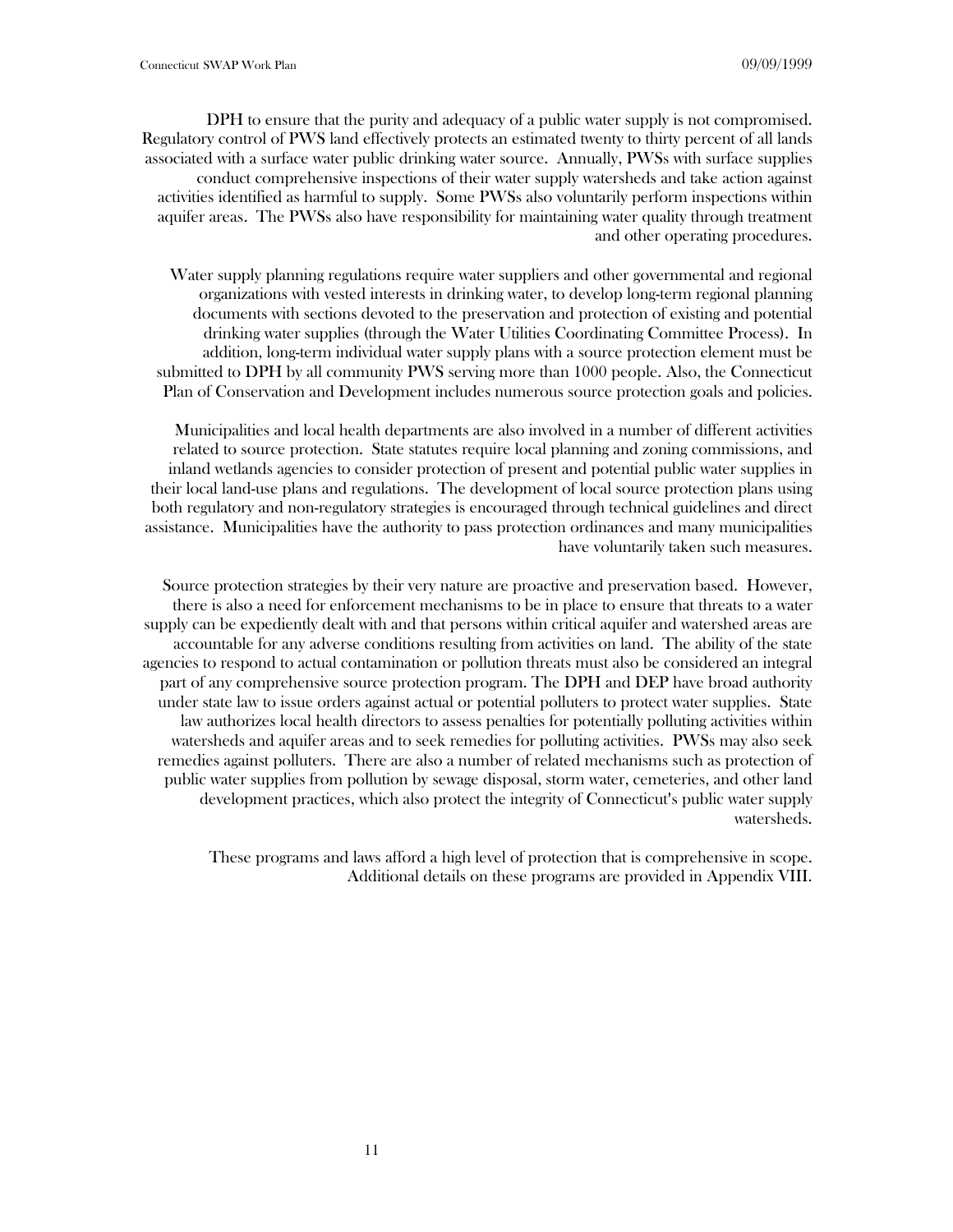#### 3. Delineation Approach

Delineation of source protection areas is a very important first step in the SWAP process, as it defines the area of focus for the remaining aspects of the assessment. In order to provide meaningful information, it is important to utilize the most accurate method of delineation allowed by the data available. Being overly conservative in estimating source areas may negatively impact the business and local community, and create undue concern about the susceptibility of a source to potential pollution. Likewise, to under-protect the source area, thus neglecting areas that may present potential contamination sources to the PWS, may negatively impact PWSs. It is therefore important to be as accurate as possible in delineating source protection areas.

#### a. Ground Water Sources

For ground water sources, differential levels of delineation will be employed. The PWSs are grouped based upon the following considerations: (1) system types, including community PWS (which serve residential consumers), non-transient non-community PWS, and transient noncommunity systems; (2) population (systems serving larger populations affect the greatest percentage of the population, have more responsibilities under various state and federal laws, and typically have larger financial resources, and thus have more extensive data); and (3) aquifer type (stratified drift vs. bedrock) and pumping capacity of the well.

It is important to note that Connecticut's ground water sources are mostly shallow (typically less than 200 feet deep) and unconfined (or semi-confined by discontinuous clay layers in glacial lake deposits). Non-adjacent recharge areas are therefore considered a negligible concern.

The number of wells cited below does not necessarily correspond to the number of delineations required, because a single delineation can be performed for a well field with multiple wells.

#### COMMUNITY SYSTEMS

#### PWSs Serving  $\geq 1000$  people with Stratified Drift Wells ( $\degree$ 250 wells in 128 wellfields)

These wells are regulated under the DEP Aquifer Protection Program, which is part of the state's EPA-approved Wellhead Protection Plan. Source water areas have already been delineated to "Level B standards", and are in the process of being refined to "Level A standards".

The Level B mapping methodology utilizes available site-specific information and the pumping rate of the well field to calculate a fixed radius using the Theis equation. The resulting circular area is then modified using hydrogeologic mapping to extend the source area to the basin divides where appropriate (see Appendix IX for an example, and Appendix XXI for the Guidelines For Mapping Stratified Drift Aquifers To Level B Mapping Standards). The simplifying assumptions inherent in this method are reasonable in extensive areas of stratified drift, however, the method typically overestimates the source area for the well.

The Level A mapping methodology utilizes extensive site-specific data and three-dimensional numerical ground water modeling to provide a much more accurate source water area (See Appendix IX for an example). However, Level A mapping for all of these wells will not be completed within the SWAP time frame. At a cost of approximately \$100,000 per well field, it is not feasible to use SWAP funding to accelerate the Level A mapping process. Therefore, the Level A mapping will be utilized for the assessments where it is available, and the Level B mapping will be utilized where Level A is not available.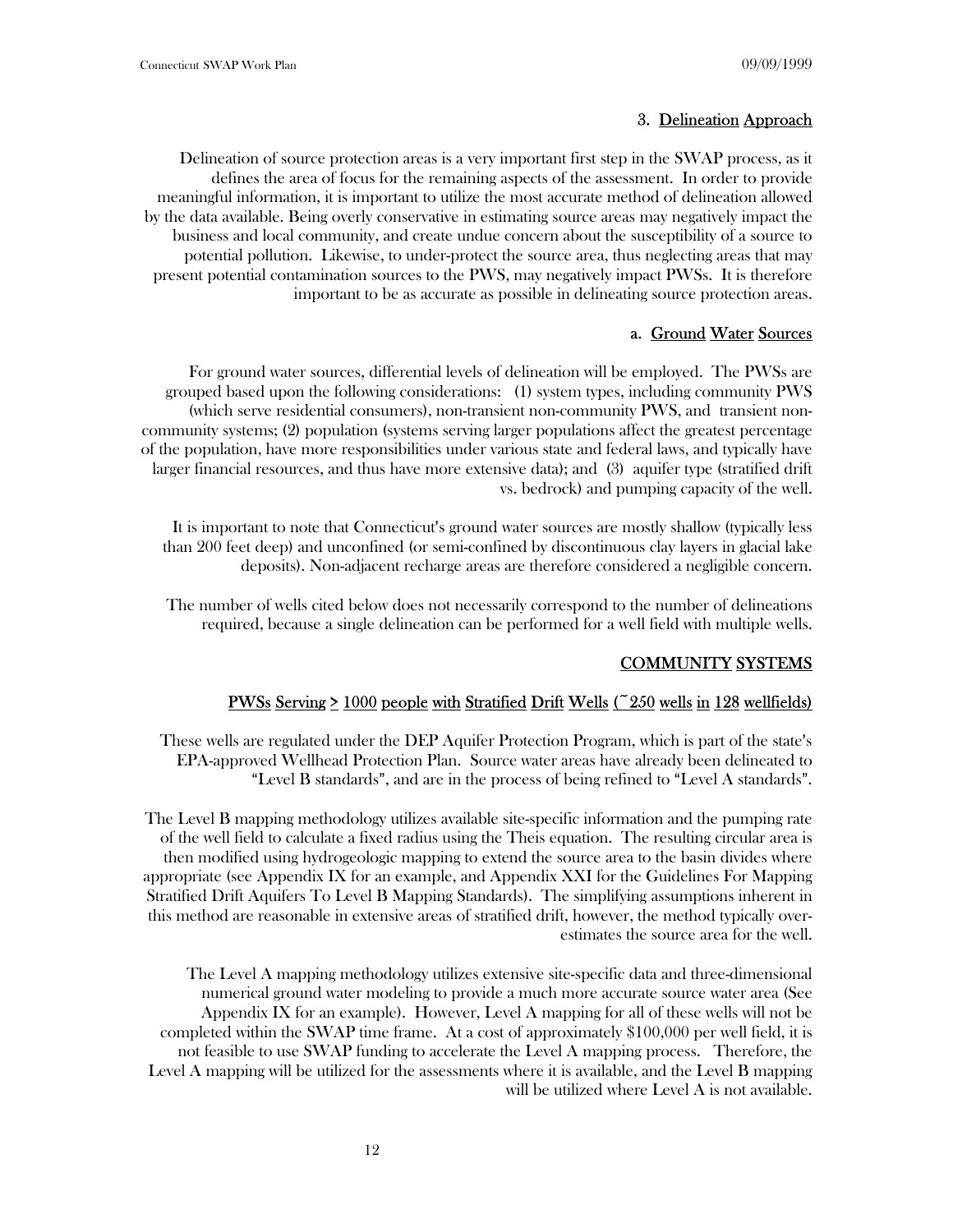#### PWSs Serving< 1000 people with Stratified Drift and/or Dug Wells (~170 wells)

Currently, the only defined areas for these wells are the sanitary radius (a variable fixed radius ranging from 75 to 200 feet in accordance with the Connecticut Public Health Code). The sanitary radius is based upon bacterial decay rates, and does not take any other contaminants into consideration. While the sanitary radius is perhaps appropriate for determining the siting distance between a well and a domestic septic system, it is not appropriate for assessment purposes. The source areas for these wells will be delineated using the Level B methodology described above. The necessary data is available, or can be obtained using available information, and although somewhat conservative, it provides a reasonable approximation of the source area for this type of well.

#### PWSs using Bedrock Wells (~1,077 wells)

\_\_\_\_\_\_\_\_\_

An appropriate delineation methodology for bedrock wells has not yet been determined. The Advisory Committee and the DPH/DEP Development Team have expressed concern that utilizing porous media delineation methods is not appropriate for the state's bedrock wells, particularly those in the crystalline bedrock. Very little published research is available on the hydrogeology of Connecticut's bedrock.

In order to complete assessments for bedrock wells, a two phase approach is planned. Phase I includes utilization of a calculated fixed radius equation. These delineations will be completed and utilized for finalizing the assessments. This calculated fixed radius is based upon the volumetric flow equation provided below:

#### radius =  $v(Qt/\pi nH)$

| where | $() =$ | pumping rate of the well (gallons per minute)                           |
|-------|--------|-------------------------------------------------------------------------|
|       | $t =$  | time of pumping (minutes. Assume to be 180 days (259,200 minutes))      |
|       |        | $\pi =$ pi (~3.1415926)                                                 |
|       | $n =$  | porosity (expressed as a decimal. For fractured crystalline bedrock, it |
|       |        | is assumed to be $0.0022$ )                                             |
|       | $H =$  | saturated thickness (feet. Assumed to be 200 feet)                      |
|       |        |                                                                         |

Applying this equation results in the relationship between pumping rate and source area radius displayed on Chart 1, with the source area radius ranging from 350 feet at 5 gallons per minute (gpm) to 2,850 feet at 325 gpm.

Phase II includes utilizing an approach developed by the U.S. Geological Survey (USGS). This USGS study once completed is planned to be utilized to refine the calculated fixed radius delineation for bedrock wells. A copy of this USGS proposal is included (See Appendix X). The proposed study would investigate fracture patterns across the state and relate them to methods of delineation. The state would be divided into 5 - 10 map units based on physiography, rock type, yield, and other factors. Detailed investigations would be conducted at selected, representative wells in these areas. A method and the supporting data for each area will be developed that can be used to transfer results of the detailed investigation to other wells in similar settings, creating a "toolbox" of bedrock delineation methods that would be appropriate to Connecticut's bedrock aquifer conditions. The Program Implementation Schedule for completion of this study is included on Page 29.

An agreement between the USGS and the DPH to implement this study is planned to be signed in calendar year 2000.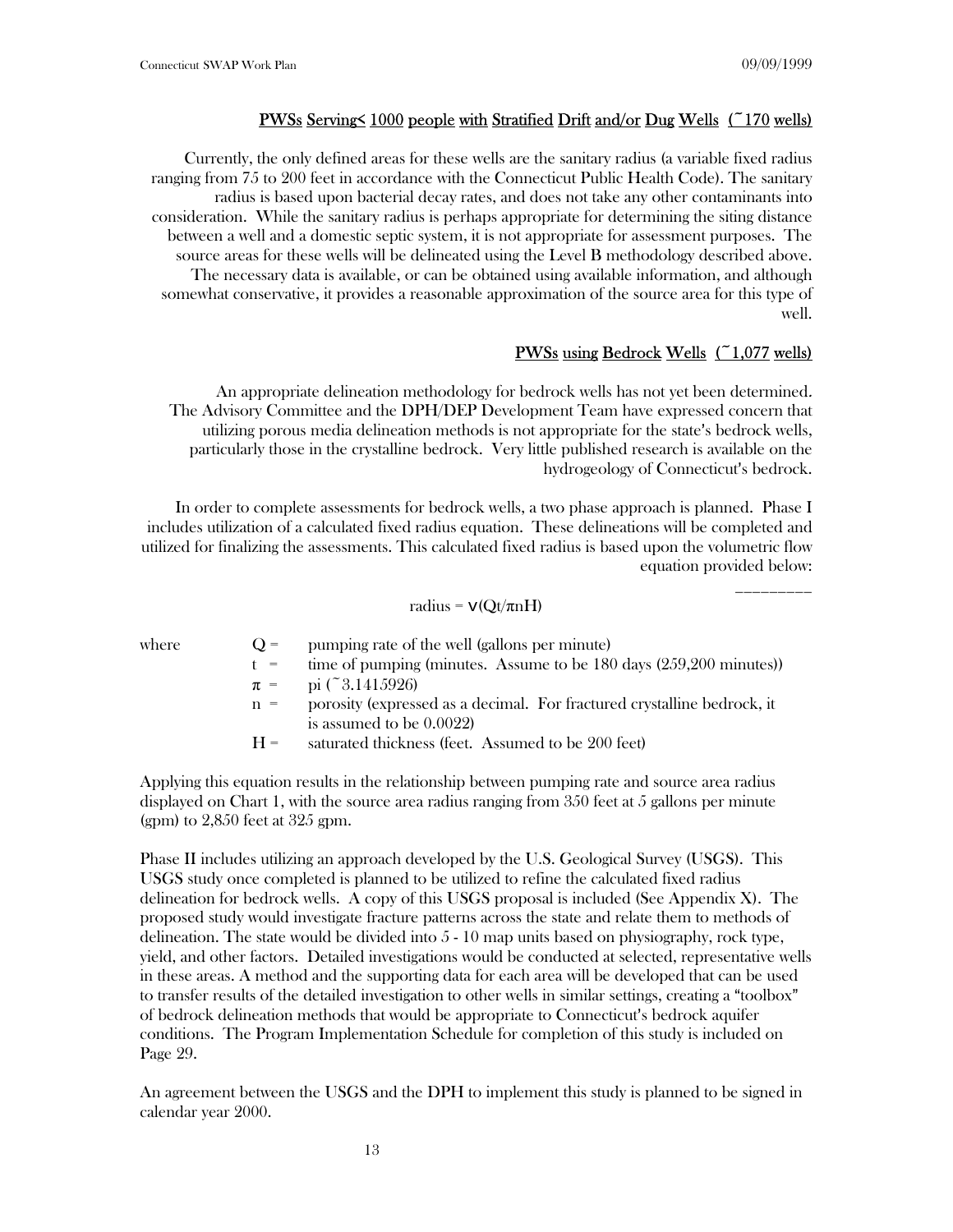#### NON-COMMUNITY SYSTEMS

#### Non-Transient Systems (~600 wells)

NTNC systems include schools, day care centers, businesses, etc., where the same people drink the water every day. Due to the importance of these systems to the affected population, these wells will be treated in the same manner as comparable small community wells. Therefore, for stratified drift or overburden wells, Level B methodology will be utilized and for bedrock wells, the two phase approach will be utilized. When there is no metered rate of withdrawal or no known pumping rate, a default rate of 10 gpm will be used, unless a higher number can be estimated using typical values for similar systems based on number of employees, building size, industrial codes, etc.

#### Transient Systems (~ 3,300 wells)

As discussed on Page 8, the vast majority of TNC systems in Connecticut are low-yielding bedrock wells. For these systems, very little of the site-specific data necessary to delineate individual source protection areas (such as pumping rate, yield, well depth...) are available, and it is not feasible to collect such data within the SWAP time frame. We must therefore take a more generalized approach, grouping these wells into larger area-wide protection areas and conducting a single assessment for the whole group of wells. This approach is termed an "area-wide" assessment.

The basic starting hydrogeologic unit for grouping TNC wells together and for defining the delineation of area-wide protection area will be the sub-regional drainage basins. There are 337 subregional basins in Connecticut (shown in Appendix XVIII), ranging in size from approximately 1000 acres to 3000 acres. All the TNCs within the basin will be assessed as a group with respect to the SPCSs and land use/land cover within the basin, and a single assessment for the group of TNCs will be prepared. With the shallow ground water systems in Connecticut, it is reasonable to assume that ground water divides are coincident with surface water divides in most cases. This may not be an appropriate assumption where a pumping well is located close to the divide. In such a case, SPCSs and land use on the other side of the divide will be taken into consideration in the assessment. An example of an areawide susceptibility assessment is presented in Appendix XVIII. This includes the groundwater susceptibility analysis work sheet flowcharts, sub-regional basin mapping and the data layers available for use.

The sub-regional basins can be quite extensive, so where possible, the sub-regional basin will be subdivided into smaller protection areas. Such subdivision will be done by a state hydrogeologist or other trained state professional using best professional judgement. The state hydrogeologist will consider the following GIS data in delineating area-wide protection areas within a sub-regional drainage basin: (a) Location of local drainage basin divides; (b) Surficial and bedrock geology;(c Location of major hydrologic features such as a major river or fault system; and (d) Distinct changes in land use that may affect the susceptibility ranking. All available data will be considered in attempting to delineate the most appropriate area-wide protection area for the TNCs, given the general lack of site-specific data for these systems.

If the detailed hydrogeologic data are available for a TNC system, an individual delineation may be completed (if time and resources permit), using the same delineation methods detailed earlier for NTNC wells. However, it is anticipated that few TNC systems have such data available.

A critical set of data for the area-wide assessments is having GPS locations for the TNCs. Such data are proposed to be collected as part of the SWAP. (Locations for all Community PWS and NTNCs are already entered into Connecticut's GIS.) Where GPS locations are unavailable, address matching through the GIS will be utilized.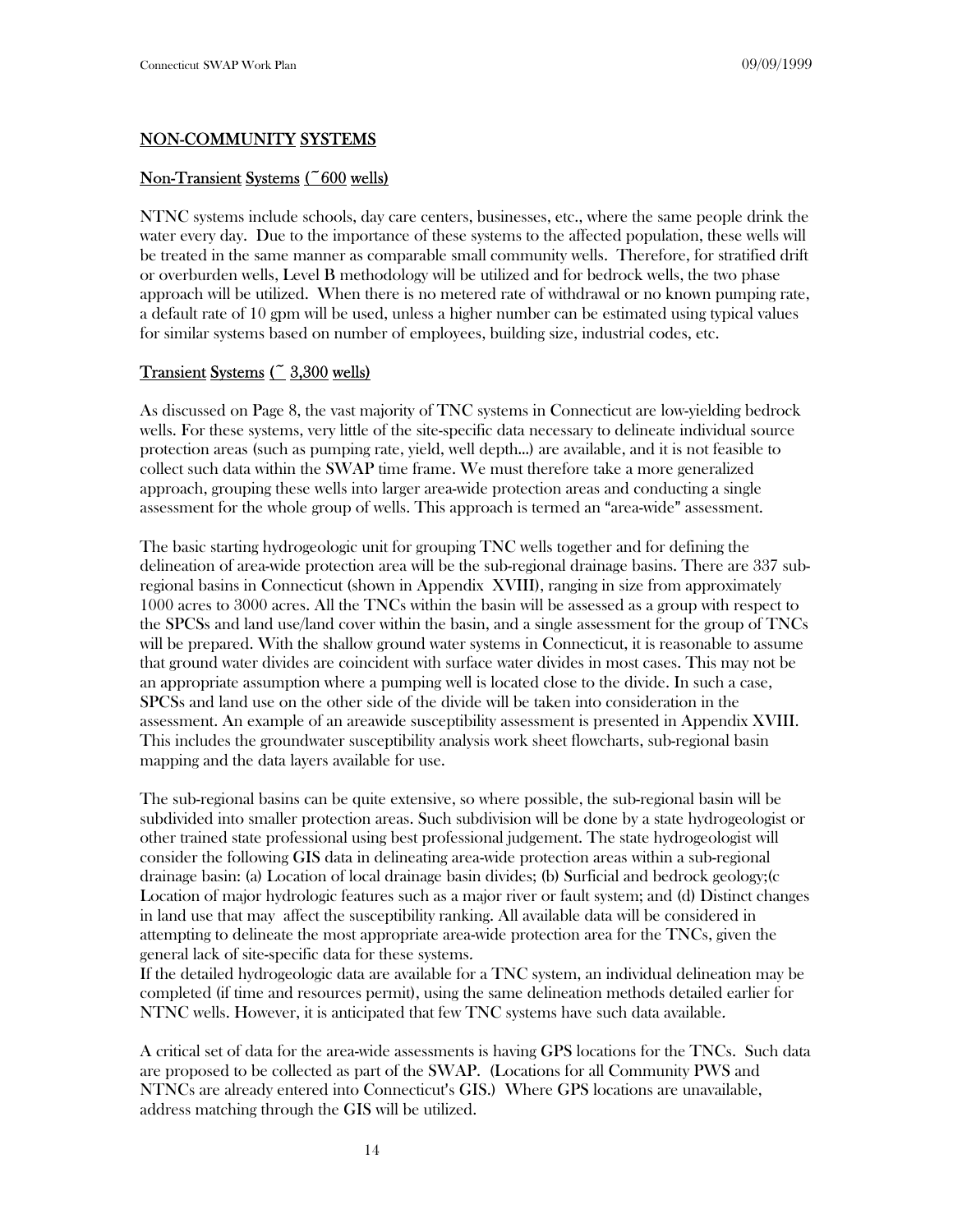# b. Surface Water Systems

For all surface water sources (173), the entire watershed area will be delineated as the source area. Although segmentation of the watersheds was considered, a complete watershed approach is more consistent with Connecticut's anti-degradation and waste discharge prohibition policies which protect the entire drinking water watershed regardless of distance from the intake. In addition, most of the watersheds are less than 5 square miles in total area (only 6 watersheds are in excess of 20 square miles), so assessment of the entire watershed is a feasible task. The watershed boundaries for the entire drainage basin flowing to the intake have already been determined and digitized into DPH's GIS for all surface water sources.

#### c. Springs

Topography will be used to delineate the immediate, local upland area draining to the spring.

#### d. Conjunctive Delineation

EPA recommends consideration of conjunctive delineation for all sources. The consideration of surface water contribution areas and zones of ground water contribution during the delineation process is termed "conjunctive delineation".

- Surface water contributions to ground water sources: Many of Connecticut's wells, particularly wells located in the stratified drift along the major river valleys, induce infiltration of surface water into the ground water. These wells have been identified by DPH staff as potentially under the influence of surface water, and have been required to complete monitoring studies. Over 135 wells were investigated, and only a handful were shown to be potentially under the influence. In addition, the state has never had a documented occurrence where contamination of the surface water has impacted a properly constructed ground water source of supply. Therefore, only those wells determined to be under the influence of surface water, as regulated by the SDWA, will be conjunctively delineated. Such wells will have the drainage basin from the well upstream to the drainage divide delineated and considered in the assessment.
- Ground water contributions to surface water sources: With Connecticut's shallow ground water systems, it is reasonable to assume that ground water and surface water divides are coincident (except where affected by pumping ground water). Since the entire watershed will be delineated for surface water supplies, ground water contributions are inherently included in the delineation.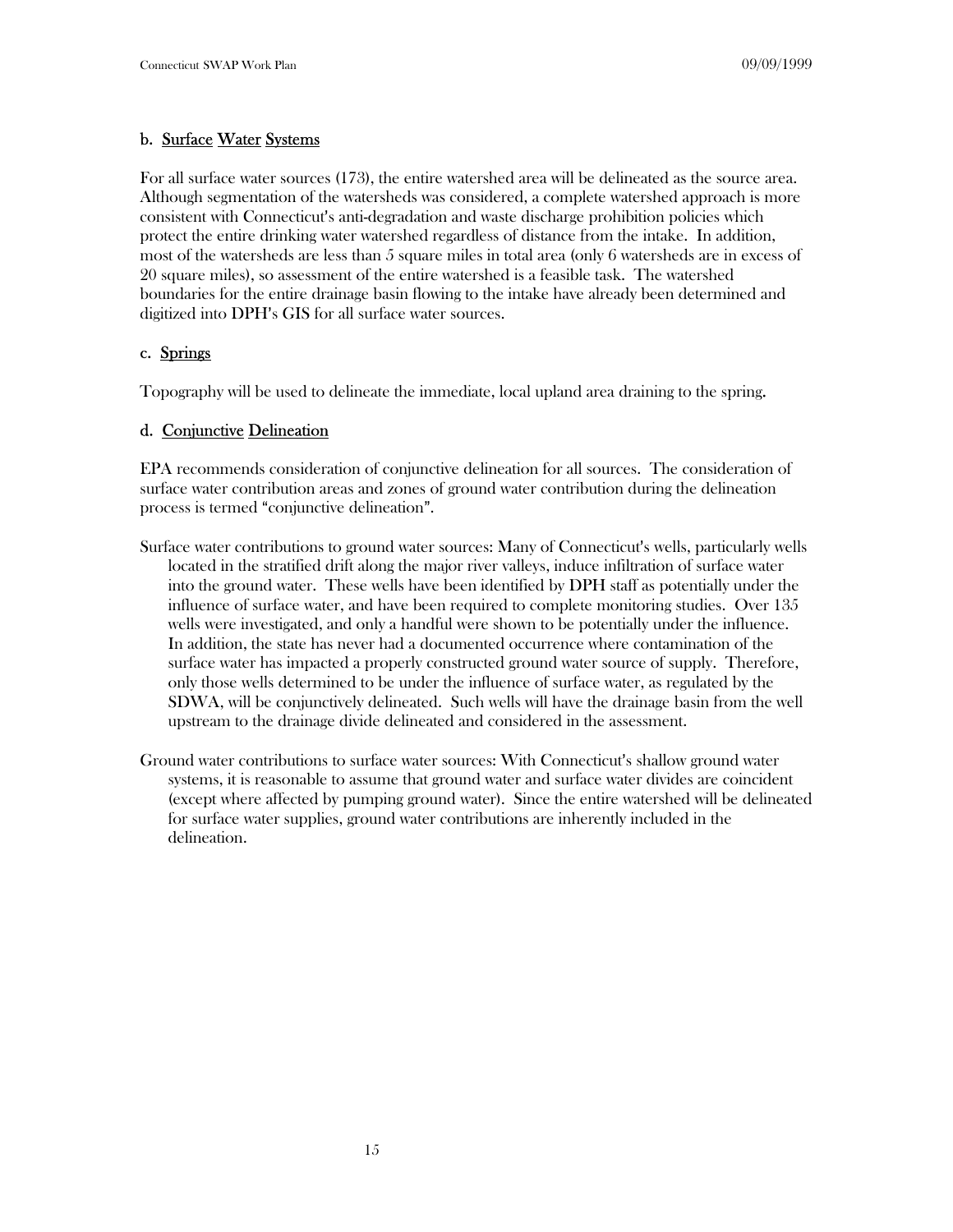#### e. Recognition of Previously Identified Protection Areas

Some PWSs have, of their own initiative, established wellhead protection areas around their wells or watershed protection overlay zones in cooperation with local towns. For those PWSs who have voluntarily and proactively established a source protection area, the delineated area will be recognized under the SWAP program if it meets the minimum delineation area criteria, or has been shown to be effective to the satisfaction of the DPH.

#### 4. Contaminant Source Identification

The contaminant source inventory is an important element of the assessments. It determines the vulnerability of the source to pollution and helps direct protection strategies. Significant potential sources of contamination will be inventoried to the extent practical in source protection areas using existing core state and federal information and local supplemental information where appropriate and available. Contaminants of concern will be all contaminants regulated in the Connecticut Public Health Code, plus *Giardia* and *Cryptosporidium*. The approach for determining the significance of potential sources will consider the characteristics of potential contaminants, likelihood of release, and general susceptibility of the resources. Based on these criteria, a list of significant potential sources of contamination will be compiled by land use categories. The level to which these sources will be inventoried is based on water system type and the availability of state and local information. The significance of a potential source in relation to the location within the source protection area will be further qualified in the susceptibility determinations. In addition to point locations of significant sources, an evaluation of general land use conditions will also be used in the susceptibility determinations.

The end product will be a uniform statewide inventory data base compiling existing statewide information and supplemental local information that will be useful in the assessments and be used in existing state and local source protection programs and efforts.

#### a. Contaminants and Sources of Contamination

#### Contaminants of Concern

The inventory will identify sources of contaminants regulated under the Connecticut Public Health Code Water Quality Standards for Public Water Systems, and will also include Giardia and Cryptosporidium. The Public Health Code includes all Federal SDWA contaminants (Appendix XI).

Where possible, the assessments will link the inventoried pollution source to a particular contaminant category based on physical, chemical, and biological properties. The four basic contaminant categories are:

- i. Physical: particulates, solids that can carry other contaminants, color, odor.
- ii. Inorganic Chemicals: metals, other dissolved elements such as sodium and nitrate.

iii. Organic Chemicals: pesticides, numerous synthetic compounds, VOCs (gasoline, solvents). Microbiological: bacteria, viruses, protozoa.

Radiochemicals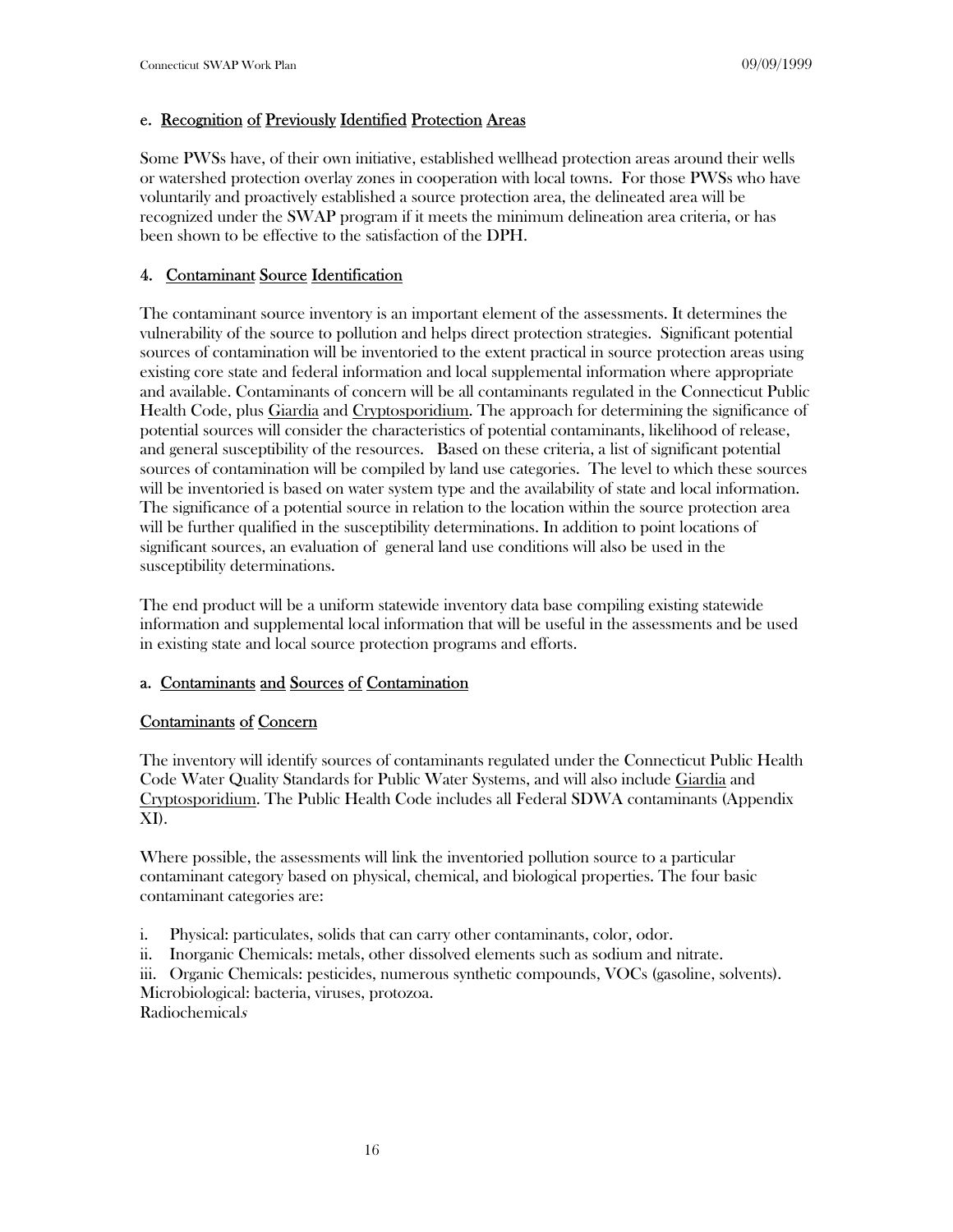### Description of Contaminant Sources

Potential contaminant sources were identified from previous pollution source lists and rankings developed for Connecticut. Pollution source information was reviewed from the State Non-Point Source Management Plan Connecticut, State Water Quality Reports, State Aquifer and Wellhead Protection Program Reports, Ranking of Land Use Categories by Risk to Ground Water Quality, USGS water quality reports, historic monitoring and other reports. The SWAP Guidance list of potential sources was also reviewed. Appendix XII includes a list of point and non-point pollution sources in Connecticut. Potential sources of contamination include all facilities and activities that could release contaminants or that may be judged potentially harmful to ground or surface water sources. It includes both lower and higher risk activities.

#### Approach for Determining Significant Potential Contaminants Sources(SPCS's)

Appendix XIII includes a ranking of contaminant sources based on land use categories. SPCSs will be considered based on the pollution source ranking, historic knowledge of known and potential pollution sources, water quality monitoring, initial susceptibility of sources, and statewide institutional source controls and management measures. It will not include specific management controls by the facility or local management controls, however these are considered in the susceptibility determinations. A Significant Potential Contaminant Source (SPCS) is defined as "any facility or activity that stores, uses, or produces as a product or byproduct, the contaminants of concern, and has a sufficient likelihood of releasing contaminants within a source water protection area in an amount which could contribute significantly to the concentration of the contaminants in the source waters of the supply".

Specific high risk pollution activities such as waste disposal, chemical use/storage/handling, and stormwater runoff potential were used to develop a list of SPCSs based on the level of risk or ranking of the pollution source. The approach for determining SPCSs was based on general susceptibility information (from past documentation) that indicates most of our source waters are fairly sensitive (unconfined, shallow aquifers, etc.). However, this is offset to a large extent by the fact that many significant point sources of pollution do not exist in active source areas because of statewide pollution source controls. For example, industrial wastewater discharges are prohibited to both surface or ground water drinking sources in Connecticut. However, potential non-point (diffuse) sources of pollution from these industries may still be significant. These include: urban and agricultural runoff; chemical and petroleum storage; chemical spills and leaks; and miscellaneous releases. Therefore, SPCSs will primarily consist of historic or pre-existing waste disposal sites, contaminated sites, and sites of significant potential non-point sources from high risk land uses and activities. The list of SPCSs is in Appendix XIV.

Because site-specific information may be limited in some cases, general land use/ land cover (LULC) information generated from satellite imagery will be used as additional SPCS information. A detailed and accurate layer of LULC information is available statewide in digital form and has been used by DEP in non-point source assessments. LULC categories and aggregation are listed in Appendix XV. General land use conditions will be inventoried in source protection areas as percent "urban" and percent "agricultural". The general land use conditions will be used as a separate indicator of source vulnerability in the assessments, in conjunction with the SPCSs.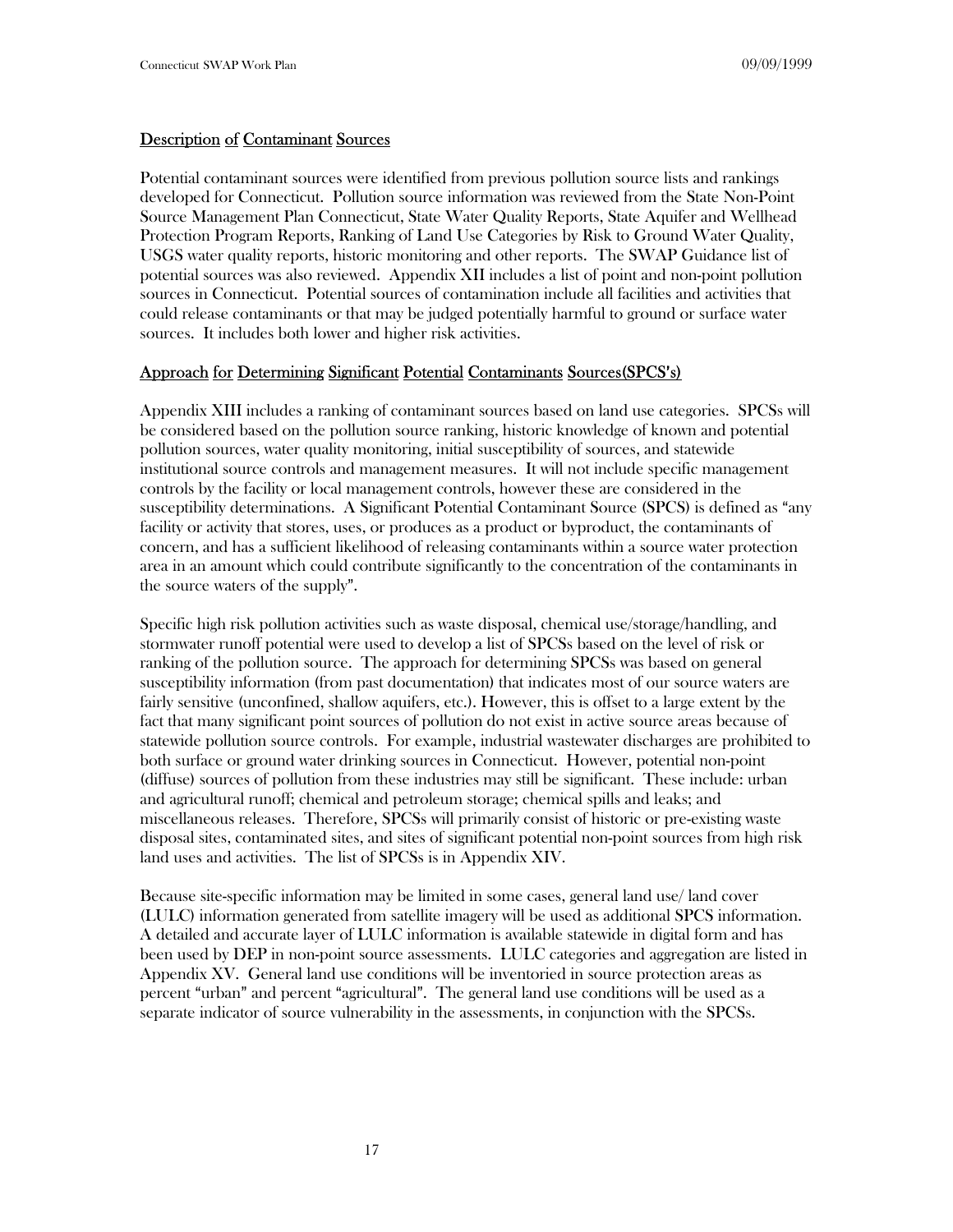The following is the proposed land use vulnerability ranking to be used in susceptibility determinations:

| Percent cover  | Agricultural land cover | Urban land cover |
|----------------|-------------------------|------------------|
| $0 - 10\%$     | low                     | low              |
| $>10\% - 30\%$ | medium                  | medium           |
| $> 30\%$       | high                    | high             |

#### b. Inventory Approach, Data Sources

The inventory approach is to use existing statewide pollution information as the core data and to supplement that with local information where it is available. Appendix XVI describes SPCS information that currently exists, who has the data, and if it is in GIS format. The information is divided into "core data" that is readily available and useable statewide and "supplemental data" which, if available and in usable form, may be used on a case by case basis.

The primary information source to be used statewide will be the Leachate and Waste Water Discharge Sources (LWWDS) inventory. This is available in digital GIS format. This is the best existing statewide database of known or suspected pollution sources, is maintained by DEP, exists as GIS data and is updated periodically. It shows the following surface and ground water pollution source information: wastewater discharges, historic and now defunct waste disposal sites, and locations of accidental spills, leaks or discharges of a variety of liquid and solid wastes. It contains most information from a number of state and federal lists including: State Waste Water Discharge Permits, CERCLA (Federal EPA Superfund Program), DEP Site Discovery and Assessment, DEP Inventory of Hazardous Waste Sites, DEP Solid Waste Landfills, and DEP Contaminated Wells. The maps distinguish between ground and surface water discharge sources. Locational information is currently being improved through a coordinated DEP/EPA effort by obtaining accurate GPS locations and eliminating duplicate points. Appendix XVII includes an example of the LWWDS inventory. This information is used to assign surface and ground water quality classifications in the state, and is used by many water suppliers and towns to assess pollution threats. This information in itself could serve as a complete inventory in some cases.

The primary source of supplemental information will be information provided by the PWSs in existing plans, surveys or inventories, and voluntary local information provided by local officials. The following approach will be used to determine the level of detail and completeness of the inventory:

#### Community PWSs (surface and ground water), and NTNC PWSs:

All SPCSs listed will be inventoried within delineated areas using the statewide core data. Useful supplemental data will generally be available, but will vary in accuracy and form on a source by source basis depending on the type and size of the system. General LULC information will also be mapped for use in the vulnerability determination.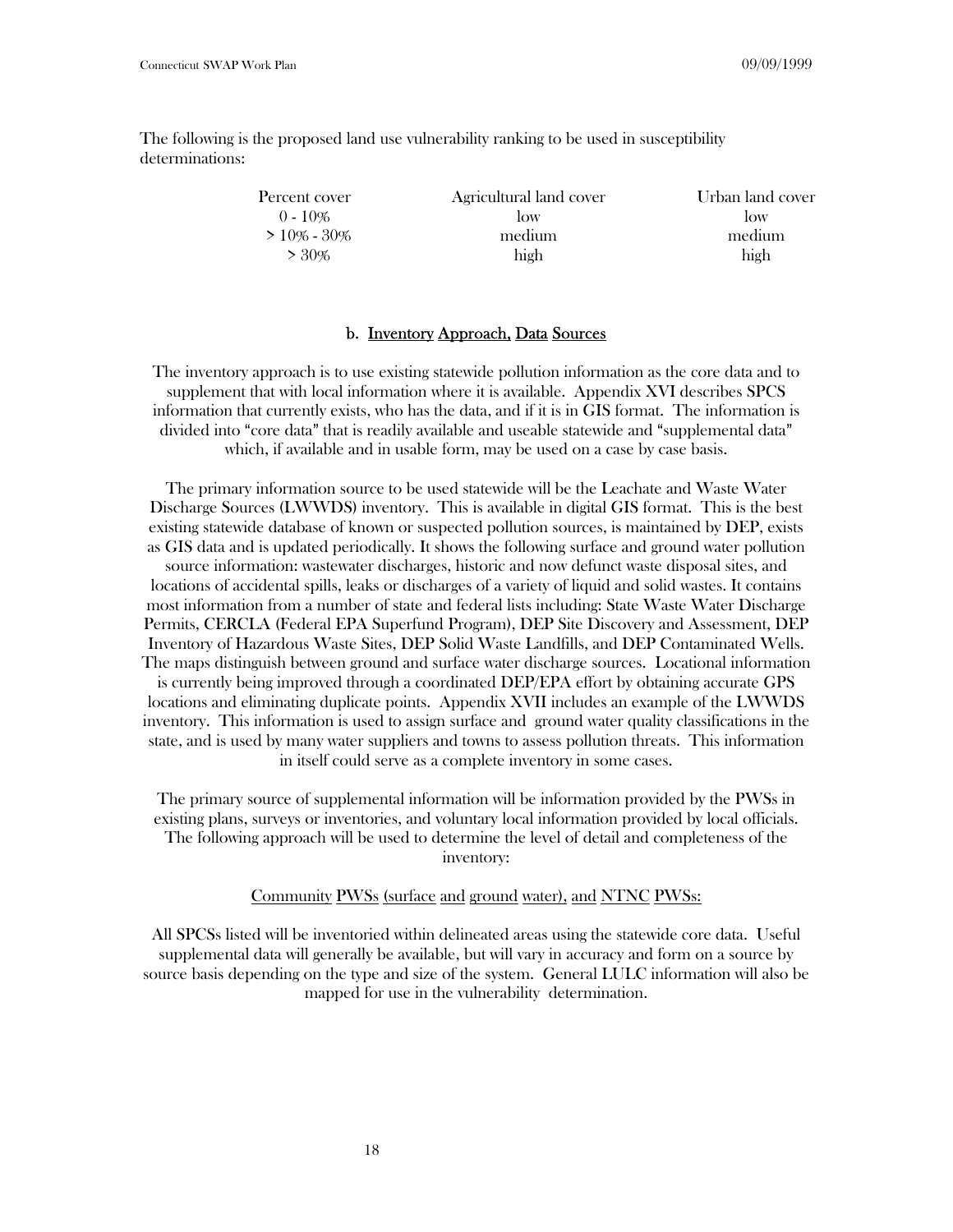#### TNC PWSs:

As described in the delineation approach, these sources will be delineated as part of "area-wide" assessment areas". In keeping with that approach, all SPCSs listed will be inventoried within the entire area using the statewide core data. General LULC information will also be mapped for the entire area. Both will be used to determine susceptibility for the entire area.

Self-inventory information may be provided to the individual PWS based on the area-wide assessment, to assist them in addressing potential on-site pollution sources. This may include a detailed scale map of their site, a potential pollution source inventory check list, and a set of best management practice fact sheets as an educational tool to address identified site concerns.

#### 5. Susceptibility Determination

As discussed previously, "susceptibility" is defined as the potential for a PWS to draw water contaminated by inventoried sources at concentrations that would pose concern. Three major factors will be considered in assessing the relative susceptibility of each water supply source: (1) The inherent sensitivity of the source to certain contaminants based on source characteristics. (2) The vulnerability of the source to certain contaminants based on the presence or potential presence of those contaminants in the source water area, including considerations of fate and transport of contaminants associated with the SPCS's activities. And (3) the need for additional protection measures that may prevent contaminants from impacting the water supply. The three factors are ranked "high", "moderate", or "low" based on several indicators for each factor, and the indicators differ for ground water and surface water sources. These three (3) factors will help target the types of protection measures most appropriate for the individual supply. Contaminant transport and environmental fate are considerations embedded in the three susceptibility determination factors discussed above. These three factors will then be synthesized into one final ranking of either "high", "moderate", or "low". These final rankings are determined utilizing a chart provided on the last page of Table B.

The proposed methodology and considerations for ground water and surface water susceptibility are discussed below. Note that at this point in time, ground water susceptibility is further developed than surface water susceptibility. This is due, in large part, to previous consideration of many of the ground water concepts during the development of Connecticut's Aquifer Protection Area Program. For surface water, the proposed specific indicators for the susceptibility analysis have been drafted. A subcommittee of the SWAP Advisory Committee has been established to complete the details of the surface water susceptibility analysis. This information has been included in Appendix XIX. This will be one of the first tasks to be finalized as part of the work plan.

#### a. Ground Water Susceptibility

A flow chart with accompanying text has been prepared which provides the details for analyzing ground water susceptibility. See Table B on Page 19.

Source Sensitivity. Source sensitivity is a qualitative evaluation of the likelihood that contaminants will impact the water supply due to the physical construction of the well and the characteristics of the geologic materials it is in. Three indicators will be used to assess source sensitivity - water quality (with respect to microbiologics and physical contaminants such as particulates), intake integrity, and geologic sensitivity. The supporting data needed include water quality monitoring data for the source, available through SDWIS and paper files; information on the construction of the well and well seal, available through sanitary surveys of the PWS by DPH (currently in paper files); and information on the geologic materials or rock type the well is screened in, available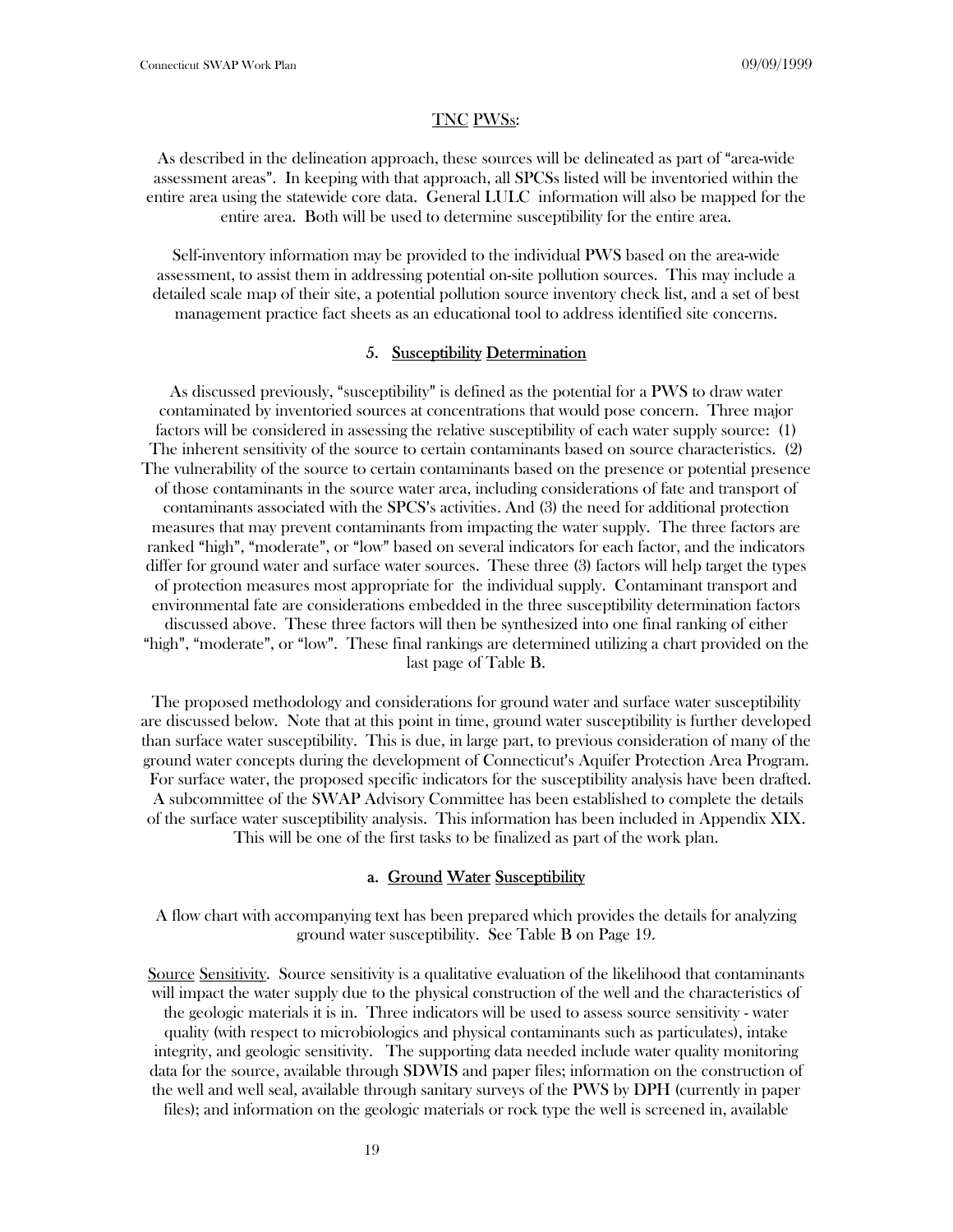through the DPH "wells" GIS coverage. These indicators are considered together to determine a "high", "medium", or "low" source sensitivity. Sources which require more information will receive a High\* rating. The asterisk denotes the need for more information, and will be carried forward with the source for its final rating. This will help identify the sources which require more information.

Source Vulnerability. This is an indication of the likelihood that contaminants will impact the water supply due to the presence of SPCSs within the delineated source area. Three indicators are used, water quality (with respect to all contaminants in addition to microbiologics and physical contaminants), identified SPCSs, and land cover. The supporting data needed include water quality monitoring data for the source, available through SDWIS and paper files; a number of GIS layers of point data on significant potential sources that were discussed under Section B(4) of this work plan (including the Leachate and Wastewater Discharge coverage, RCRA facilities, Underground Storage Tank layer...); and the Land Use/Land Cover GIS satellite imagery data. In Table B, Page 20, Tier I and Tier II have been designed with consideration of contaminants fate and transport. The number of SPCS's are considered in the determination of source vulnerability, however, several fate and transport factors, referred to as "Tier 1" and "Tier 2" factors, will be taken into consideration by the analyst that may modify the existing vulnerability determination. Tier 1 factors are items that may increase the vulnerability of the water supply source, resulting in a higher existing vulnerability than would be expected from the number of SPCSs. These include (a) having the SPCSs located very close to the water supply source (closer than 1/3 the distance from the source to the boundary of the source area); (b) If the water supply source is a large producer, pumping greater than 500 gpm, and/or if the water supply system has no storage capacity (thus the time to respond in the event of a spill is minimal); (c) If the SPCS has a history of spills or enforcement problems; or (d) If ground water monitoring at or near the SPCS indicates elevated concentrations of contaminants in the ground. Tier 2 factors are items that may decrease the vulnerability of the water supply source, resulting in a lower existing vulnerability than would be expected from the number of SPCSs. These include (a) having the SPCSs located far from the water supply source (farther than 2/3 the distance from the source to the boundary of the source are); (b) If the water supply source is a small producer, pumping less than 50 gpm, and/or if the water supply system has significant storage capacity (thus there is some time available to respond in the event of a spill); or (c) If the SPCS has a good compliance history, or BMPs in place to reduce the potential threat from the facility. Where this type of information is not available, "Tier 1" will be conservatively assumed. These indicators are considered together to determine a "high", "medium", or "low" source vulnerability, and what contaminants the source is considered vulnerable to.

Need for Additional Source Protection Measures. Many water suppliers and/or municipalities have source protection measures in place. These need to be documented and included in any susceptibility analysis and in determining what other measures are needed for an individual source. For community systems, three indicators are considered: Land control/ownership, adequacy of Local (municipal) protection measures, and adequacy of Water Company protection measures. For non-community systems, two indicators are considered, (because it is extremely unlikely that these small systems have taken protection measures): Land control/ownership, and adequacy of Local (municipal) protection measures. These indicators are considered together to determine a "high", "medium", or "low" need for additional protection measures.

The three rankings for source sensitivity, vulnerability, need for additional source protection measures will then be synthesized into one final ranking for each source. The last page of Table B is a chart which shows the methodology to determine the final source ranking.

The susceptibility information and rankings will be compiled into an Assessment report. The report will summarize the results for each indicator and factor in the assessment, and will then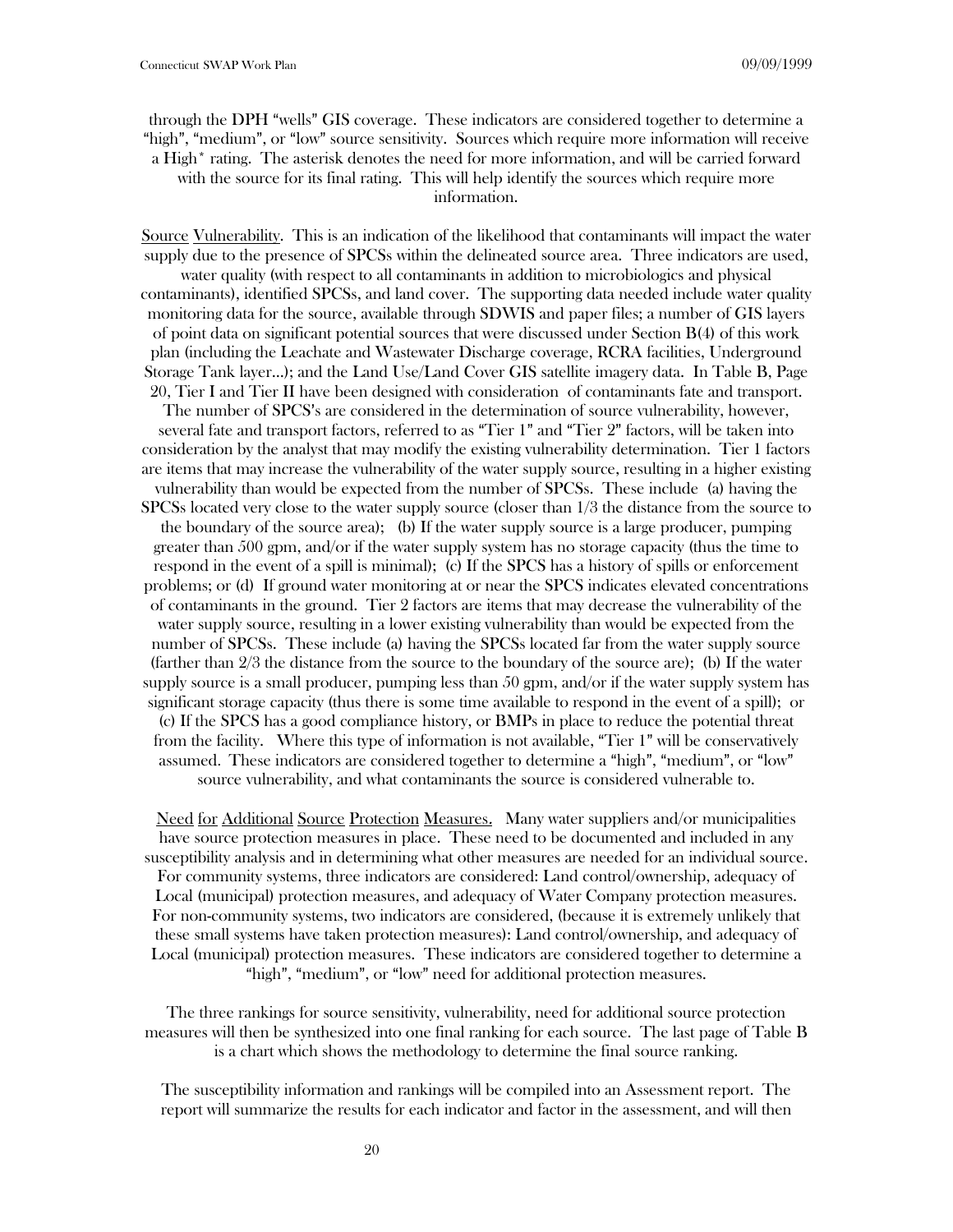discuss a series of standardized recommendations that would decrease the susceptibility of the source. For example, if the PWS only owned a small percentage of the sanitary radius, one recommendation would be to work to obtain ownership or control through easements of additional lands within that area. A subcommittee of the Advisory Committee will work with the SWAP Development Team to develop the recommendations. Finally, the assessment report will include an area map.

Available data will determine the level of detail utilized in these assessments. The data necessary to evaluate each indicator will not always be available, particularly for the smaller systems. A default ranking of HIGH\* will be utilized when there is a need for more information. An initial draft assessment will be prepared using the data available at the state level, and default rankings where necessary. Draft assessments will then be distributed to the PWS and the local health director and/or the local planning department for comment, supplementation, and possibly modification. This is the step where missing data will be solicited from the public water system, and local health director as appropriate. Rankings may be adjusted where missing information has been provided. This will expand the base of knowledge to the local level, and ensure that the assessments are understandable and usable to both the supplier and the municipality. The local responses will be evaluated by DPH in consultation with DEP, new data entered into the state databases as appropriate, and a final assessment prepared for distribution.

#### b. Surface Water Susceptibility

Surface water sources are assessed in a manner very similar to ground water sources. The same three major factors considered are source sensitivity, source vulnerability, and the need for additional protection measures. A draft Surface Water Susceptibility is included in Appendix XIX. These rankings will then be synthesized into one final source ranking consistent with the methodology for ground water susceptibility. As outlined above for groundwater sources, the default for missing information will be a HIGH\* ranking. The asterisk will note the need for more information.

A subcommittee of the SWAP Advisory Committee has been formed to finalize the susceptibility assessment determination. The surface water susceptibility is planned to be finalized by the end of the first quarter calendar year 2000. The format of the assessments, with preparation of a draft assessment, review at the local level, and then development and distribution of the final assessments, will parallel the ground water assessments.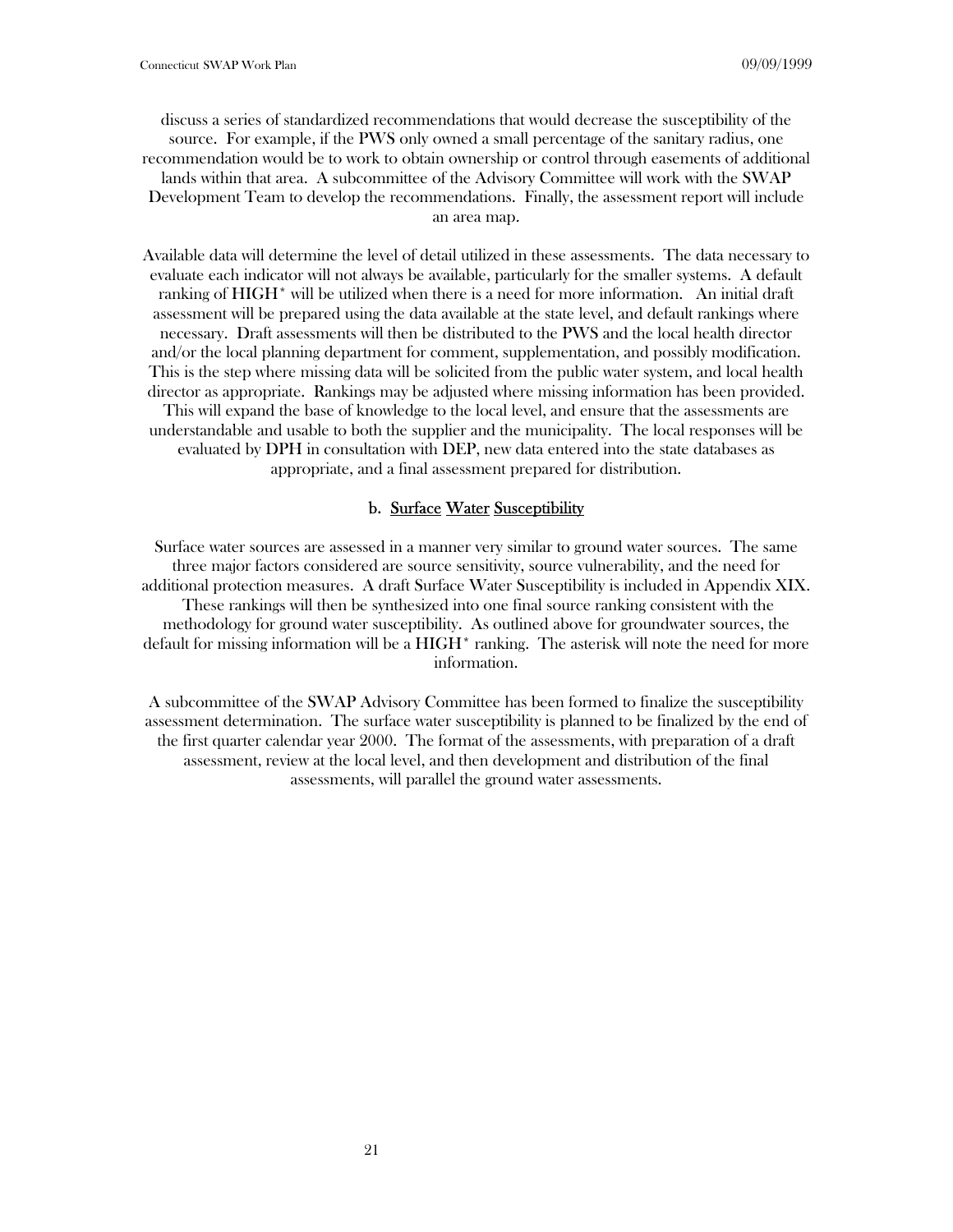#### SECTION C - MAKING ASSESSMENTS AVAILABLE TO THE PUBLIC

An important component of the SWAP is to ensure the widespread availability of results of the assessments to Connecticut's citizens in a clear, concise, and understandable manner. Citizens will also be provided several ways to access the detailed information associated with each assessment.

# 1. CONTENT AND FORMAT

The content of assessments provided to the public will be presented so that it is understandable to the lay person and not too technical in language. The information will consist of a one to two page summary report of the assessment results, recommendations to decrease the susceptibility of the source, and an area map. The map will show the delineated source area and the location of significant potential contaminant sources (SPCS). SPCSs within the assessment area will be identified by generic type (e.g. gasoline station) and street address. A discussion concerning the source's susceptibility to contamination will be provided. While results of each assessment will be presented in a summary form, detailed information collected during the assessments will be made available to the public if requested. Assessment maps will be created using Geographic Information System (GIS), or other appropriate software.

The SWAP Advisory Committee will help the state in creating assessment information that is understandable and informative to the public. Their input in regards to the lay person's relative understanding of assessment information will be particularly important and a key consideration in the assessment report content.

#### 2. PROVIDING ASSESSMENT RESULTS

After the assessments are complete, the DPH will disseminate the results to the public. (See Timeline, Page 29-30) Information regarding the assessment summary report, delineated area map, and susceptibility discussion will be on a DPH Internet web site once available in a finalized format. Internet availability is estimated to be the first and second quarters of CY 2003. The present DPH web site address is: http://www.state.ct.us/dph/ and the DPH Water Supplies Section telephone number is (860) 509-7333. This web site will be designed to link to other relevant web sites such as: "Surf Your Watershed", the index of watershed indicators, and DEP's web site. Copies of the assessments will be available through the public water supplies, town planning officials, local libraries, and the DPH.

Regional planning organization staff, municipal officials and public water supply officials, including town planners, health directors and elected officials, will be offered workshop training opportunities to discuss methodologies, procedures and assessment results with DPH and DEP staff. Town officials will be provided copies of the assessments for local distribution and use. All households within the delineated areas will contacted through a local outreach process.

In addition to the distribution methods described above, the DPH proposes to seek modification of existing source protection legislation under Connecticut General Statute Section 25-32k to require that PWSs provide customer notification of assessment results. Consumer confidence reports will also be required to include information on how to obtain a copy of the water system's complete source water assessment.

The DPH will be the agency responsible for the availability and provision of assessment results.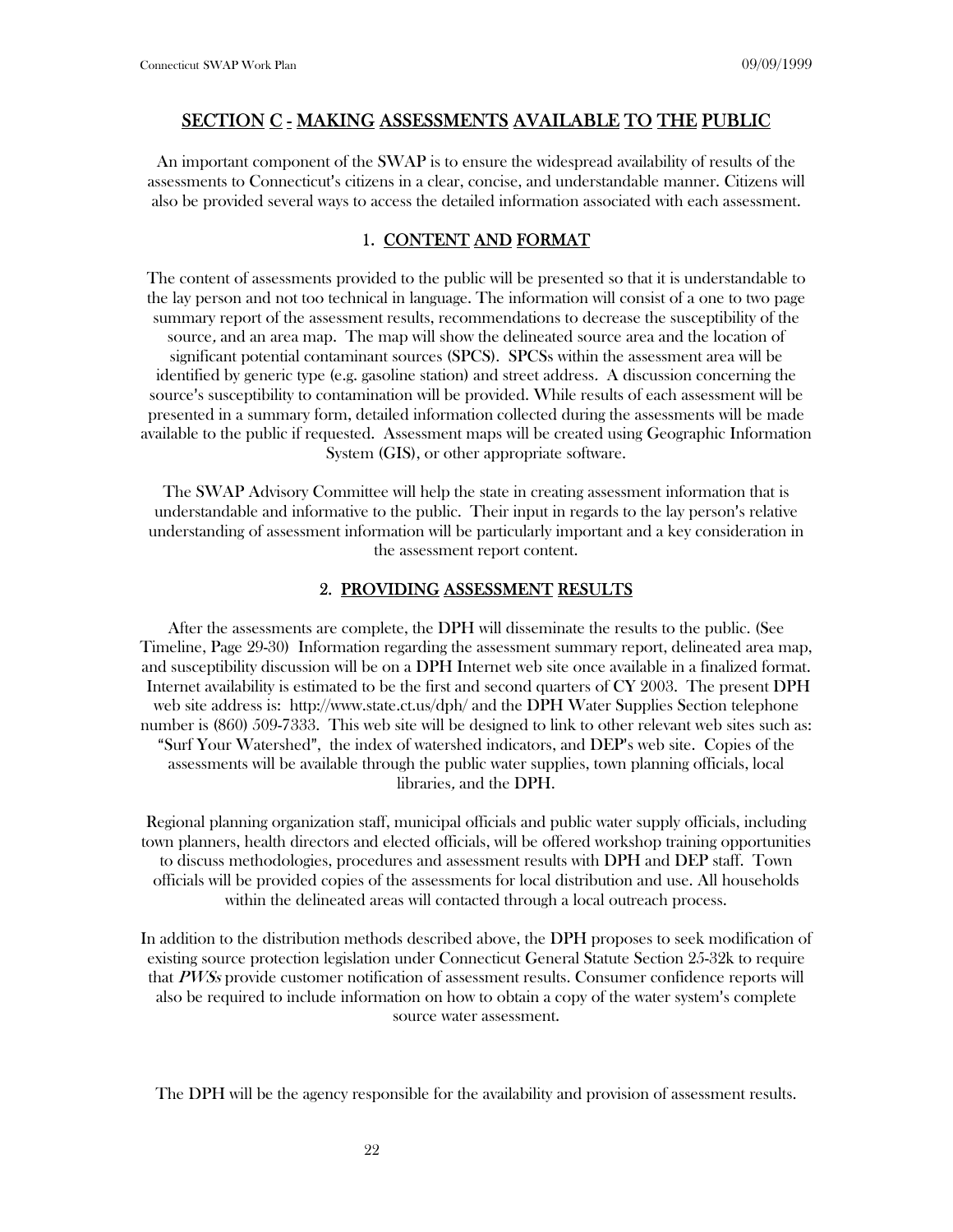Ongoing periodic reminders of the availability of the assessments will include public notices in newspapers, annual bill stuffers and DPH Internet updates. A partnership between PWSs and local and state authorities will ensure the dissemination of current information to the public.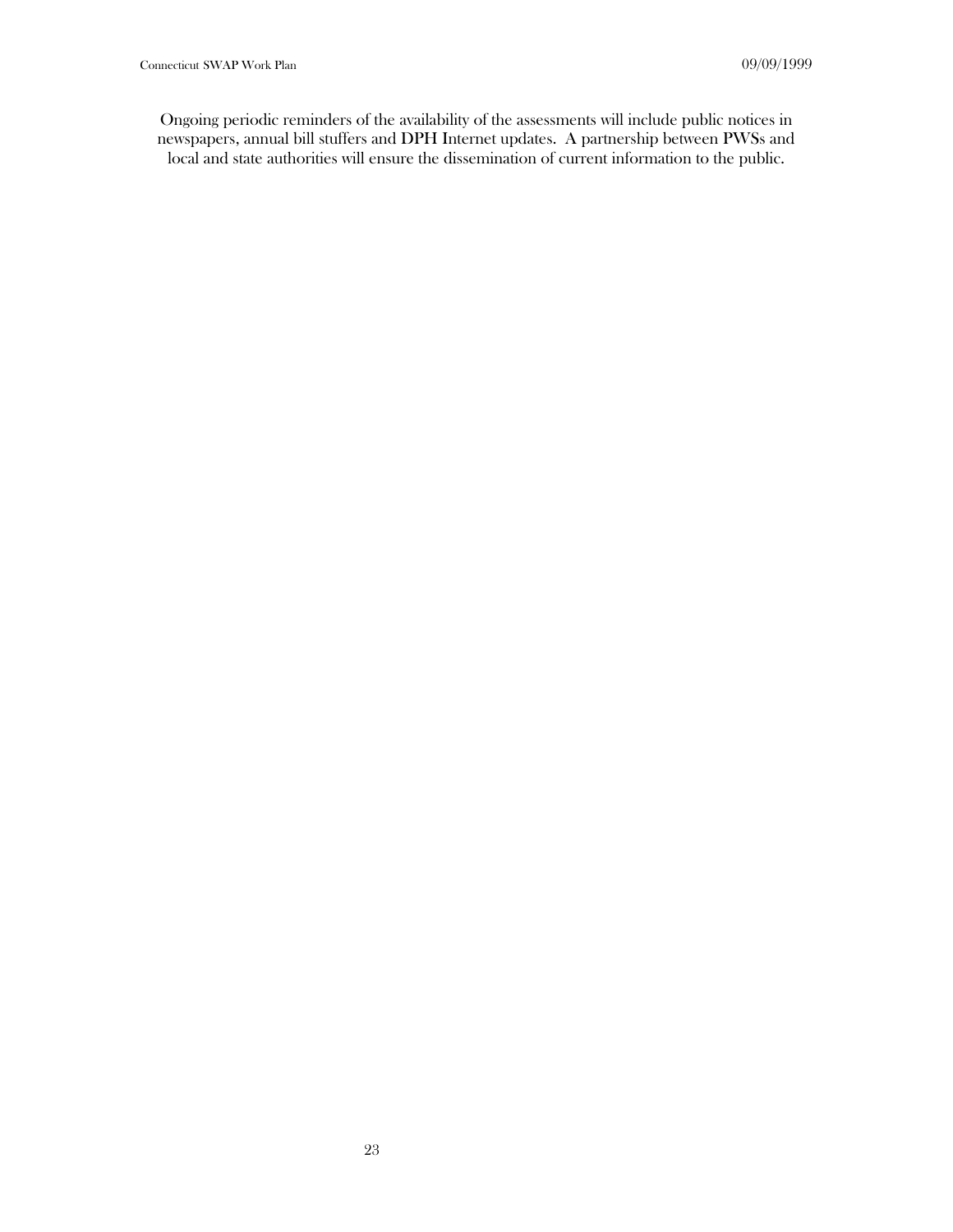# SECTION D - PROGRAM IMPLEMENTATION

# 1. Source Water Assessment Program Completion Timeline

Completion of the federal SWAP requirements as outlined in the EPA's 1997 final guidance document is estimated to require a full three and one half years. The numerous tasks are outlined in the attached Program Implementation Schedule (see Pages 29-30). As is readily apparent from the schedule, a great deal of preliminary work, which includes computerizing data from paper files and linking existing databases, is necessary. Therefore, the State of Connecticut requests an eighteen-month extension of the two-year SWAP time frame allowed for in the federal requirements.

Critical to the SWAP is complete computer automation of the assessment reports and background information. This project involves the gathering of manually stored file data; creation of an access database; linking to existing databases, including Geographic Information System (GIS) mapping; and assessment determinations of over 4,400 public water systems.

The SWAP requirements dictate a phased approach. Connecticut's sequential approach includes delineation of the source water protection areas, gathering and automation of required inventory data, and completing susceptibility determinations. The specific timing and completion of the assessment determinations are outlined in the following paragraphs and are shown on the attached Program Implementation Schedule (see Pages 29-30).

#### a. Surface Water Assessments

The watershed boundaries have already been delineated for all PWSs using surface water. This information is available on GIS. A differential or segmented approach is not being recommended due to the existing watershed approach and the relatively small size of the majority of watersheds within Connecticut. For watersheds that extend outside of Connecticut into neighboring states, the boundaries have been delineated for the entire drainage area. See map in Appendix XX. Connecticut plans to work through the New England Interstate Water Pollution Control Commission (NEIWPCC) to obtain inventory information for a full assessment determination for all border sources of supply which serve Connecticut PWSs.

Contaminant source inventories and susceptibility analyses will be prioritized based on source status as follows:

- 1. Active reservoirs and surface water diversions
- 2. Proposed reservoirs and surface water diversions (planned within five years)

The initial focus will be on assessing all active surface water supply sources. This will be completed within the initial three and one-half year time frame. The second priority will be proposed surface supplies identified within a PWS's approved individual water supply plan and scheduled to be online within five years. This will be an ongoing project as plans are approved. Only proposed sources with a DEP classification of A or AA will be delineated. Any other proposed surface water sources are not permitted for use as potable water supply sources at this time. Therefore, conducting assessments for such sources would not result in additional source protection.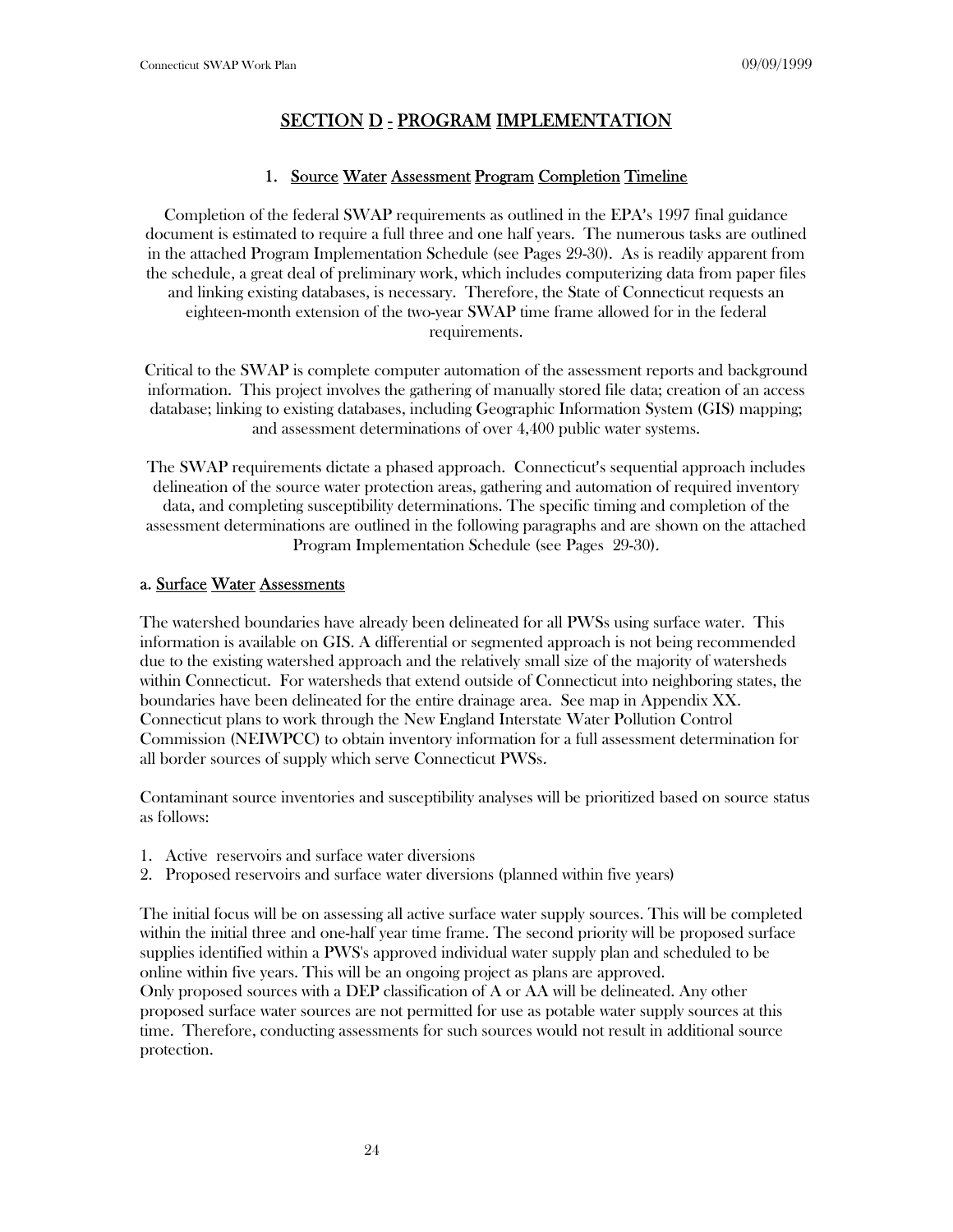#### b. Ground Water Assessments

All known active ground water sources will be delineated and contaminant source inventories and susceptibility analyses will be prioritized based on system type, source type and source status. The first priority will be to inventory and assess community wells, then stratified drift or large-producing non-community wells, and then other sources. The lowest priority will be given to small noncommunity sources, except where water quality problems exist or wells are determined to be of socio-economic importance to a rural area because alternative sources of supply are not readily available.

The priority ranking for completing ground water assessments is as follows:

Community Water Systems - Existing stratified drift wells serving >1,000 persons (currently completed under APA program). Community Water Systems - All other stratified drift wells Community Water Systems - Large active bedrock wells (>50 gpm) Community Water Systems - All other active and emergency bedrock wells Non-Community Systems - Active stratified drift wells or large producing bedrock wells (>50 gpm) Non-Community Systems - Active wells with existing water quality concerns Non-Community Systems - Wells that are socio-economically important to the community Non-Community Systems - Remaining Non-Transient Non-Community Wells Non-Community Systems - Remaining Transient Non-Community Wells

The first eight categories above will be targeted for completion within the initial project period. New and proposed sources and the transient non-community wells in category 9 will be addressed over time as they are identified.

#### 2. State Resources Allocated to the SWAP

The State of Connecticut is committed to implementation of the SWAP. Although Connecticut has numerous PWS, the Plan has been designed to make the most of existing data and staff resources to complete assessments for all PWS within the given timeframe. Further refinements of the assessments will take place as additional funding, time and data become available.

#### a. Drinking Water State Revolving Fund

The DPH has applied to EPA for 10 percent of the Drinking Water State Revolving Fund (DWSRF) under the Local Assistance Set-Aside for the SWAP (\$2,140,820) as allowed under the SDWA and consistent with the DWSRF Intended Use Plan and the DPH Performance Partnership Agreement (PPA) with EPA. The DPH will also utilize DWSRF money from the Local Set-Aside for implementation of a Wellhead Protection Program for SWAP activities. This additional funding is a renewable grant fund which may be used to continue source protection efforts beyond the initial project period.

#### b. Staffing Levels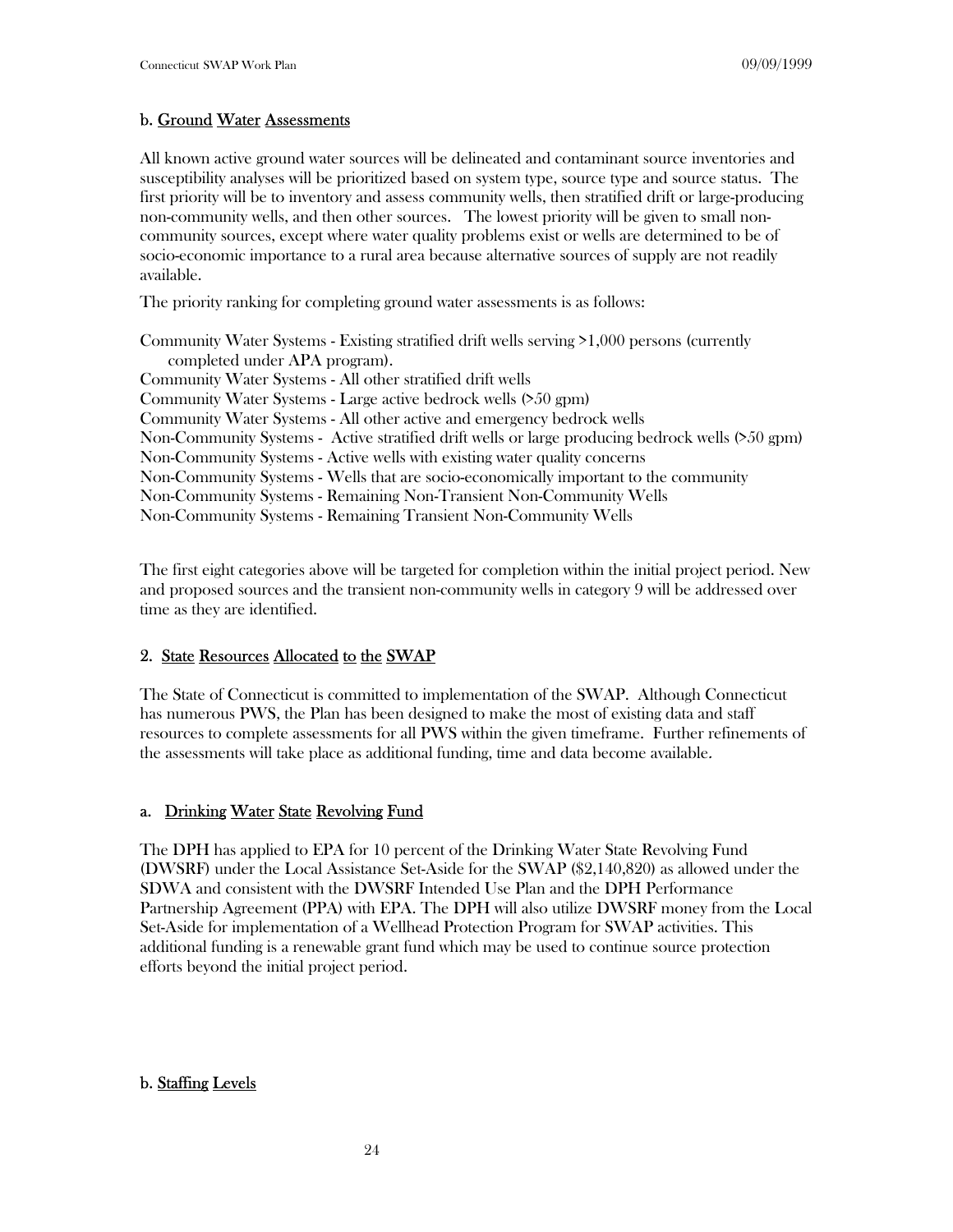#### Phase I - SWAP Work Plan Development (August 1997- February 1999)

State funds are presently utilized for existing DPH staff involved in the SWAP. Existing DEP staff (1.75 FTEs) are being funded by the DWSRF set-asides.

#### Phase II - SWAP Assessment (February 1999-May 2003)

Projected DPH staff resources to implement the SWAP work plan include 3.0 FTEs. At least one of the positions will require special knowledge in information management, including GIS. The current 1.75 FTE staffing level for the DEP will continue through the entire funding period.

#### Phase III - Future Source Protection Program (Beyond May 2003)

Continued source water protection efforts beyond completion of this work plan is strongly recommended in the EPA Guidance. A total of five FTEs are planned for a DPH source protection program to continue under this work plan. This program will be responsible for maintaining and updating data, and for coordination of local source water protection efforts. The DPH's reorganization plan and Performance Partnership Agreement with the EPA both include this new program. Staffing for the full program will rely on a combination of state and federal funds.

#### 3. SWAP Project Responsibilities

The majority of the SWAP projects will be completed by either the DPH or the DEP, or jointly by both agencies. An interagency Memorandum of Understanding (MOU) will be entered into which will outline DPH and DEP SWAP development responsibilities. DPH is responsible for the overall SWAP development coordination, planning, projects and reporting requirements. The DPH will also be responsible for completion of the assessment determination projects. The specific roles of the two agencies are currently being negotiated. The MOU is expected to be completed by September, 1999 and will be submitted to EPA at that time.

Although project delegation is not planned at this time, one area where delegation may be considered is public participation. Contracts with local health departments or regional planning agencies may be considered to conduct local workshops for stakeholders to discuss and comment on local source protection issues.

#### 4. Coordination and Partnerships

#### Stakeholder Partnerships

The SWAP development team has worked over the last year to include a variety of groups (local, state, and federal) in the development of the SWAP work plan. This team approach is planned to continue throughout project implementation. Outreach efforts to local town commissions, environmental groups, watershed associations, Federal Soil and Water Conservation groups, etc, seeking local input concerning potential or existing contamination sources will be ongoing throughout the entire assessment process. This should help build support and develop commitment for drinking water source protection at the local level.

#### **Tribal Nation**

In Connecticut, there is one Tribal Nation which controls and owns its drinking water supply source. The SWAP team will cooperate with this Tribal Nation in a SWAP assessment determination, if requested. If portion of this program (i.e., wellhead delineated area) affects Tribal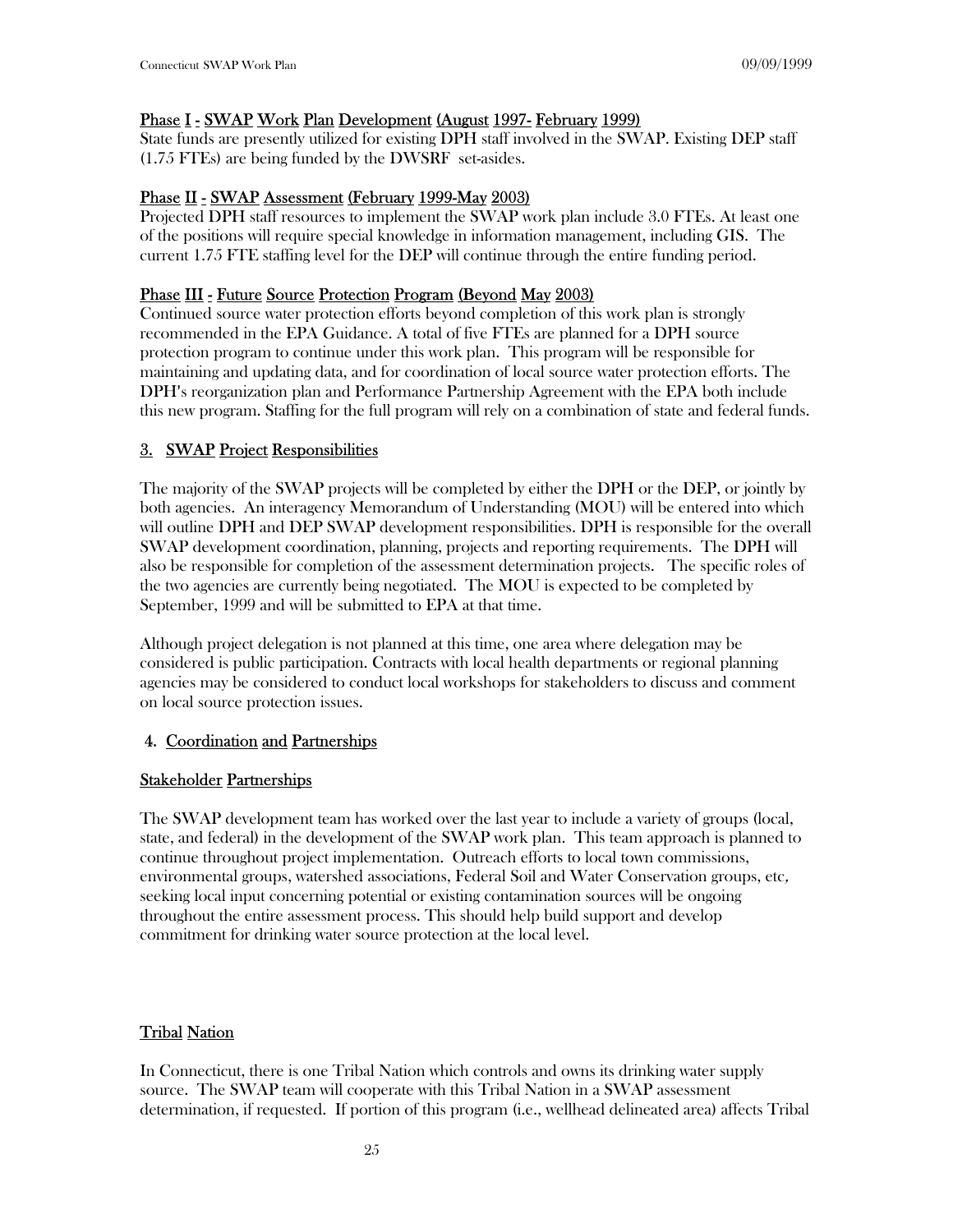National Reservation land, Connecticut will cooperate with that Tribal Nation and the EPA as appropriate to gain necessary information.

#### c. Interstate

The Connecticut SWAP development team will work with appropriate staff from the neighboring states of Massachusetts, Rhode Island, and New York, staff of EPA Region I and the NEIWPCC, in order to complete consistent assessments for border sources of supply. Connecticut will complete the assessments for Connecticut supply sources, which have drainage areas delineated in other states, dependent upon agreements yet to be decided.

One effort has been ongoing since 1994 with the City of New York for the protection of the City's surface water sources that have portions of their watershed drainage areas in Connecticut. Under a Connecticut state statute, an applicant to a local planning and zoning commission, local zoning board of appeals, or local Inland Wetlands Agency, is required to send notice of their application to a water company if that proposed activity is located within a drainage area to that water company's source of public water supply. The DPH has worked with the five municipalities impacted by this law in order to satisfy this statutory requirement for the protection of the New York City watershed areas. This effort will continue and may be extended to Massachusetts and Rhode Island, as appropriate.

# 5. Progress Reports to EPA

The SWAP development team plans to issue quarterly reports to the EPA concerning SWAP progress, including DWSRF expenditures. These quarterly reports will include at a minimum:

- The number of systems, categorized as ground water, surface water, or combined, as consistent with SDWIS.
- The number of systems by category with "completed" delineations, source inventories, and assessment.
- The population served by the systems in source protection areas.
- How completed assessments have been made available to the public.

General and specific project tracking and progress (timeline).

Discussion of project problems/issues.

SWAP progress, where appropriate, will also be reported by the DEP as a part of the Wellhead Protection Program.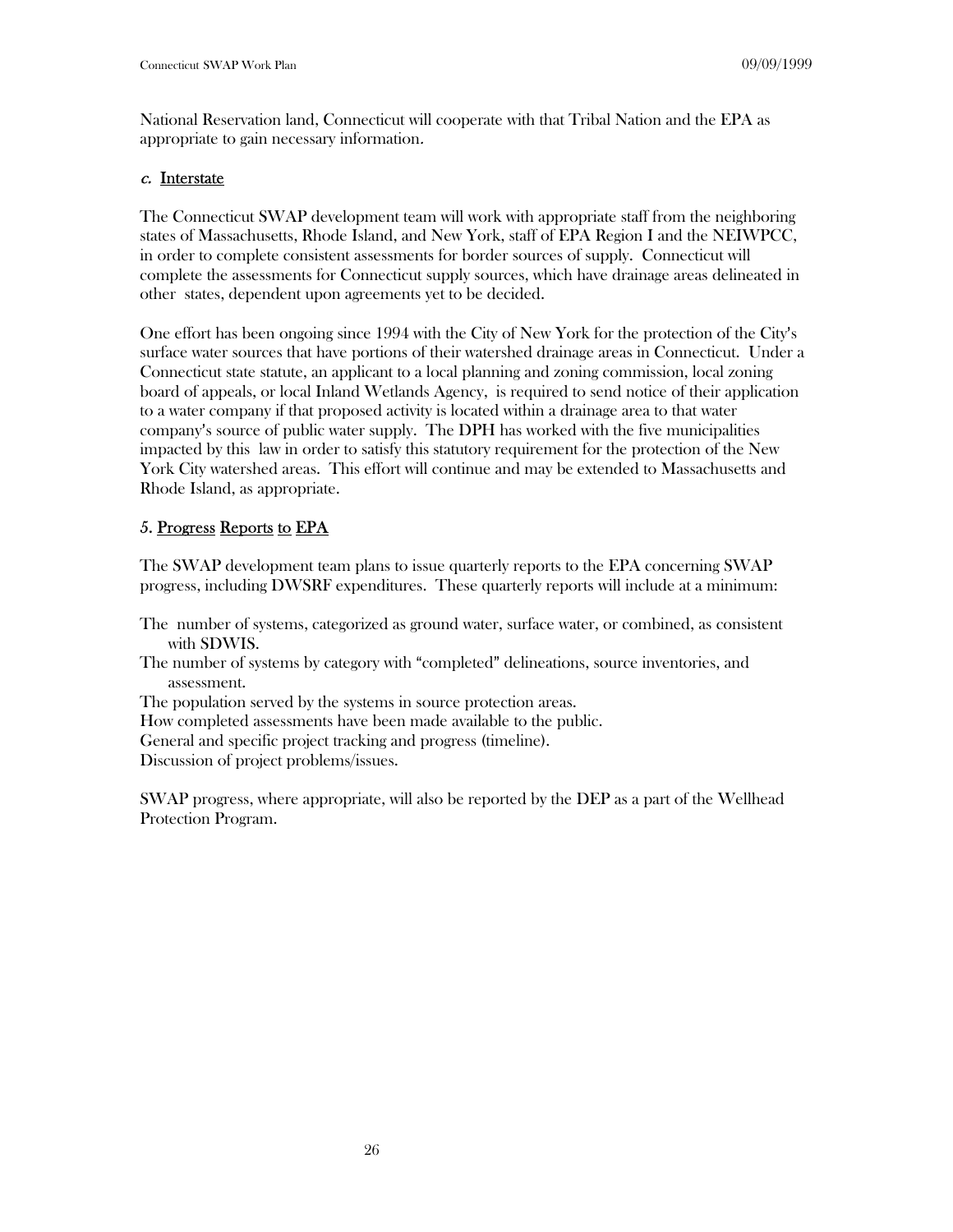# 6. Future Assessment Updates

#### a. Regulatory Alignment Process

The Connecticut SWAP team recognizes the need to periodically update the assessment data. The assessment determinations will be designed to easily incorporate newly regulated contaminants and rules expected to be promulgated by EPA during the SWAP development process. These rules include the Ground Water Disinfection Rule, the Chemical Monitoring Reform Rule and Alternative Monitoring Rule, the Consumer Confidence Reports, the Underground Injection Class V Rule, and the Enhanced Surface Water Treatment Rule.

The process that will be utilized to update the assessments will include: an in-house evaluation of any new rules; an evaluation of necessary SWAP changes; consultation with the EPA, the Advisory Committee, and local stakeholders; redrafting of the SWAP; and submission to EPA for approval.

# b. Periodic Updates

A Source Water Protection Program in the DPH is planned to continue after this project is completed. This program will be responsible for updating assessment information.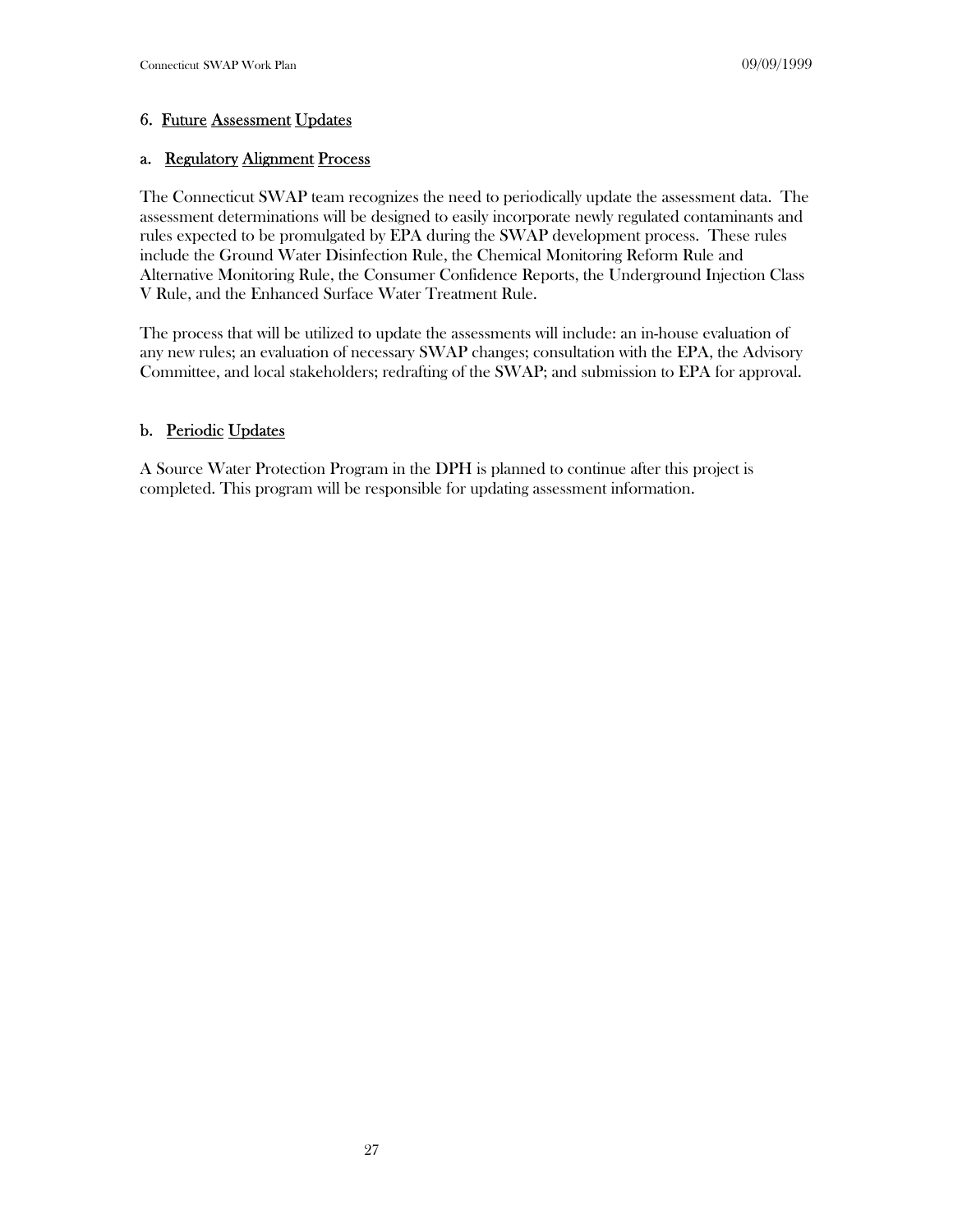# SECTION E - Source Water Protection Programs

The State of Connecticut Department of Public Health and the Department of Environmental Protection are fully committed to drinking water supply protection through preventative and proactive measures. Connecticut has a long history of recognizing that public drinking water supply sources, including associated drainage areas, must be protected from adverse impacts and water quality degradation. The State Plan of Conservation and Development (C & D Plan) clearly sets statewide policies and goals to ensure protection and preservation of drinking water sources, as well as DEP's approved Wellhead Protection Program and the water supply programs administered by the DPH. The Source Water Assessment Program has been designed to build on and bridge together the numerous existing drinking water supply protection programs to provide for the protection and benefit of all public water systems.

The Connecticut SWAP will link together a number of ongoing statewide planning programs. The Connecticut C&D Plan of 1998-2003 has specifically recognized the SWAP process under it's drinking water supply section. The C&D Plan will utilize the delineated areas in future land-use planning decisions. Assessment information will also be utilized to guide proposed projects under the Connecticut Environmental Protection Act, which outlines requirements for environmental impact studies for major state projects and funding.

The SWAP is expected to provide links to a number of existing and future DEP programs. The following protection programs are expected to use the assessments: water quality standards and classifications, wellhead protection plan, aquifer protection area program, non-point source pollution program, watershed management program, and local technical assistance. It is also expected that various assessment information may be useful to several programs in the Permitting, Enforcement and Remediation Division, and the Inland Water Resources Division.

The Department of Public Health, Water Supplies Section, plans to create a source water protection program are outlined in the DPH's Performance Partnership Agreement with the EPA. This program will be responsible for all SWAP activities. As new SDWA rules are promulgated, the source protection program will be in place to address any SWAP program links and initiate adjustments, as appropriate. In linking existing source protection programs with the SWAP, proactive preventative measures for drinking water supply protection will be enhanced.

The SWAP will lead to modifications to a number of existing drinking water supply protection programs. Regulations concerning well siting, sanitary surveys, watershed surveys, and regional and individual water supply planning, may require updating to utilize the completed assessment information. Local land-use planning may also require updating so local land-use decisions consider the impact to drinking water supply sources and their associated delineated areas.

Outreach efforts are planned to continue beyond completion of the assessments. In order to actively utilize the completed SWAP information, the local entities which have control over local land-use decisions, must be educated and actively involved. Partnerships formed with local town governments and the public water suppliers will continue under active DPH and DEP source protection programs. Key local groups include: regional planning agencies, watershed associations, town sanitarians, local health directors, town planning and zoning commissions, town inlandwetland commissions, and local chief elected and administrative officials.

The DPH and the DEP are committed to utilizing the SWAP assessment results for the continued and enhanced protection of public drinking water supply sources. Key to the success of the SWAP in Connecticut is the link between the assessment determinations and the local land use decision